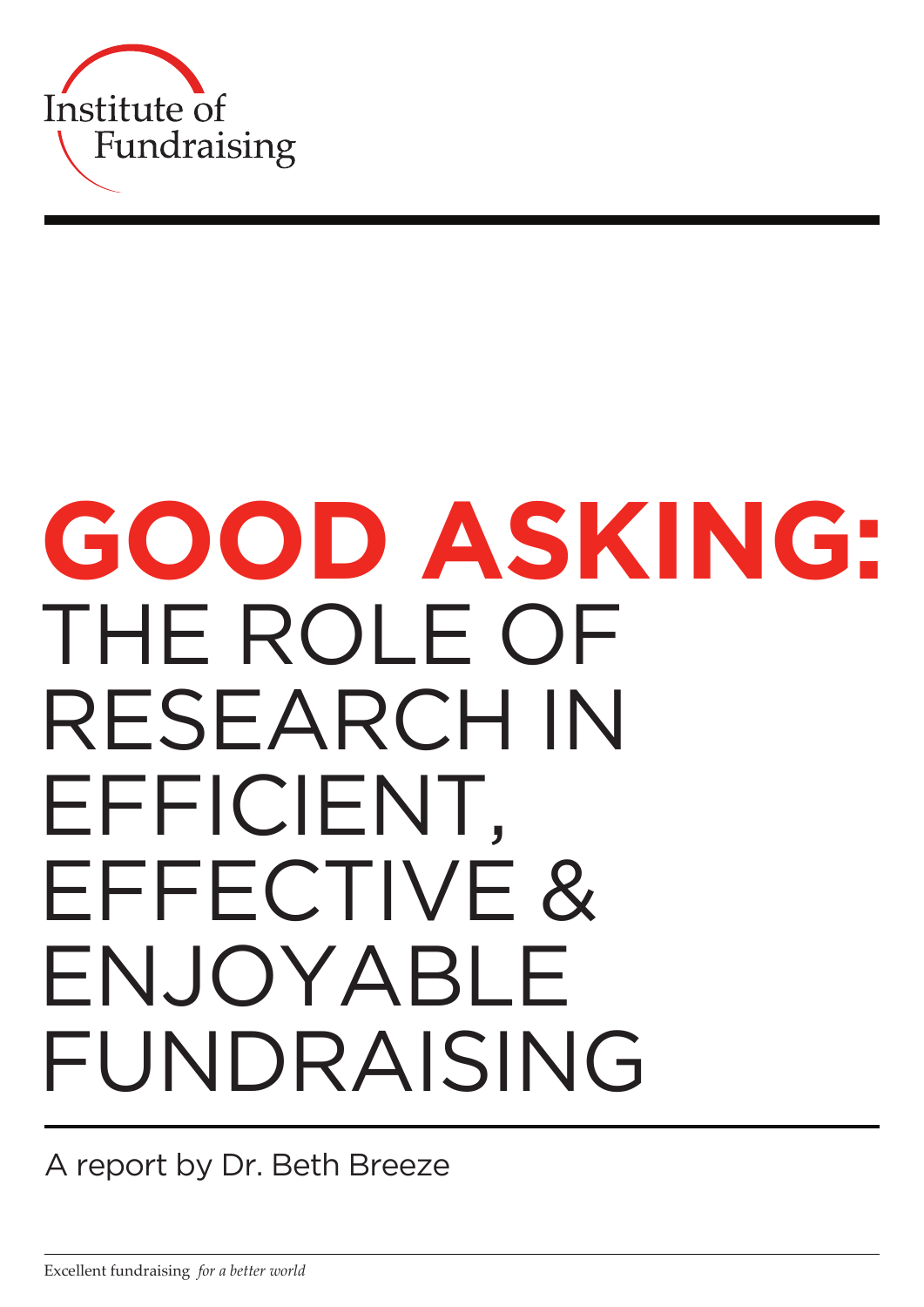#### **About the Institute of Fundraising**

The Institute of Fundraising (IoF) is the professional membership body for UK fundraising. We support fundraisers through leadership and representation; best practice and compliance; education and networking; and we champion and promote fundraising as a career choice. We have over 560 organisational members who raise more than £10 billion in income for good causes every year, and over 6,000 individual members.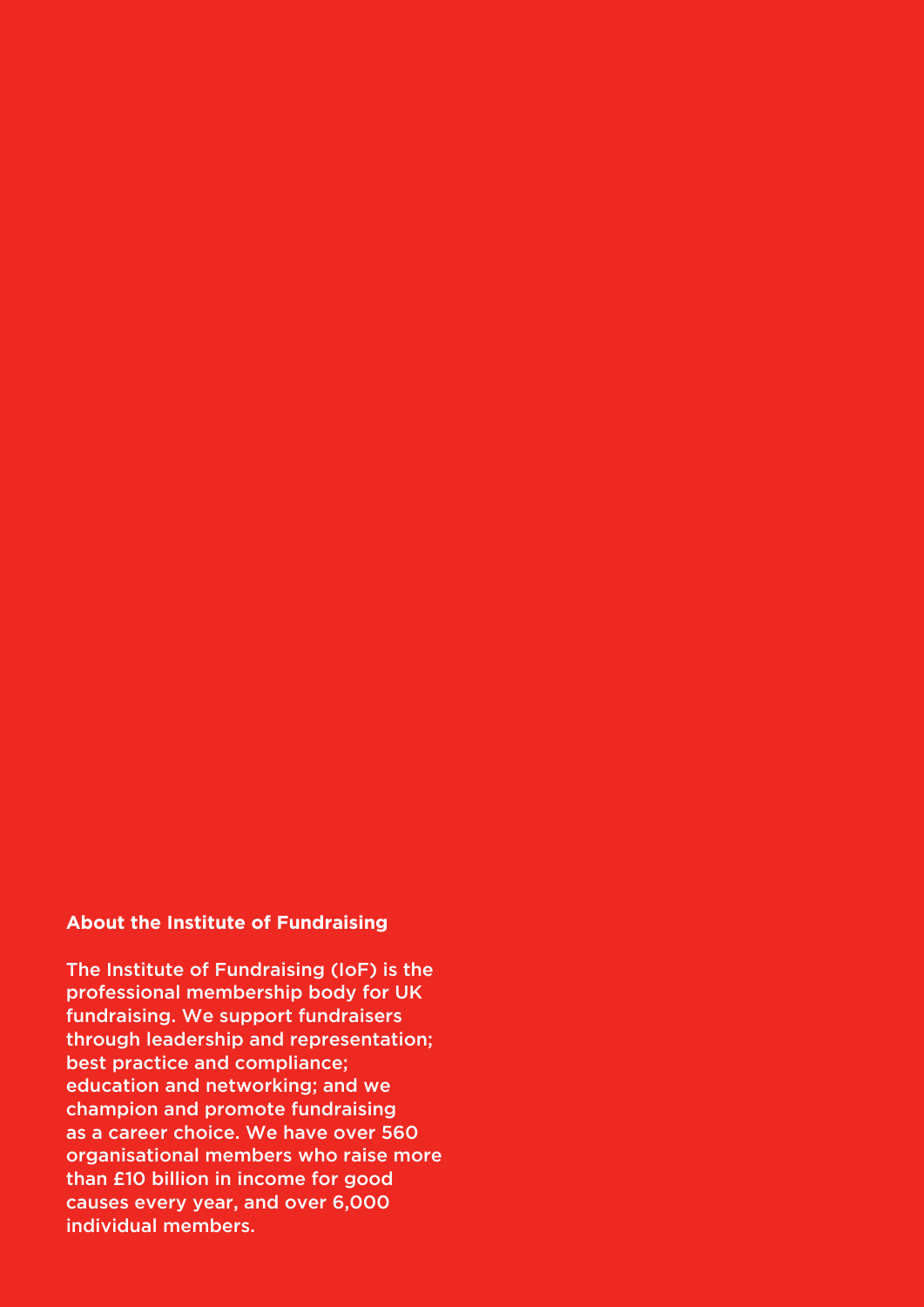# **ABOUT THE AUTHOR**



Dr. Beth Breeze worked as a fundraiser and charity manager before co-founding the Centre for Philanthropy at the University of Kent, where she now leads a team conducting research and teaching courses on philanthropy and fundraising. She has researched and written the annual Coutts Million Pound Donor Report since 2008, co-authored Richer Lives: why rich people give (with Theresa Lloyd), The Logic of Charity: Great Expectations in Hard Times (with John Mohan) and co-edited The Philanthropy Reader (with Michael Moody). Her next book is The New Fundraisers: who organises generosity in contemporary society?

Beth has also written a wide range of research reports on topics relevant to fundraisers including 'How Donors Choose Charities', 'User Views of Fundraising' (with Jon Dean) and 'Rising to the challenge: A study of philanthropic support for unpopular causes' (with Alison Body). These are all freely available at [https://](https://www.kent.ac.uk/sspssr/philanthropy/publications/index.html) [www.kent.ac.uk/sspssr/philanthropy/](https://www.kent.ac.uk/sspssr/philanthropy/publications/index.html) [publications/index.html](https://www.kent.ac.uk/sspssr/philanthropy/publications/index.html)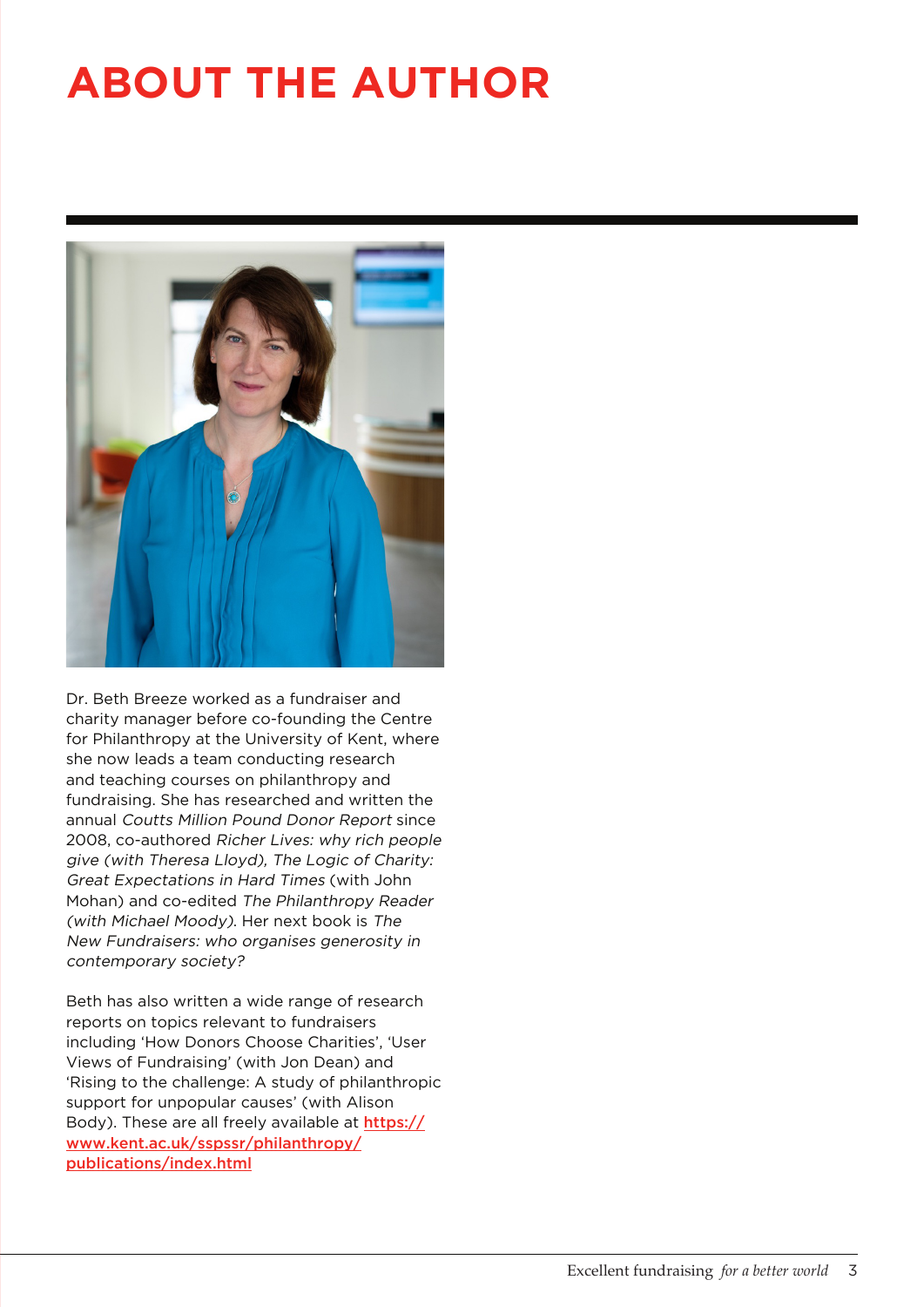# **FOREWORD BY DAVID GOLD**



I am pleased to welcome this report, which explains how efficient and effective fundraising relies on thorough and ethically conducted research.

As a supporter of many charities, I am so pleased when I find a great opportunity in a charity or social enterprise to back, linked to what I feel passionate about or an issue I am interested in.

For me it is no different from having a great investment opportunity. What's more, if it has been presented to me by someone that has gone to the trouble of understanding my interests, tolerance for risk and anticipated future returns, then the entire journey will have been easier and straightforward.

Research undertaken by charities should be seen in the same way, as giving individuals the opportunity to support and invest in great causes, organisations and projects that will be aligned to your needs.

I urge you to read it carefully and to remember that fundraisers and donors are not adversaries, we are partners in trying to achieve good things together.

#### **David Gold**

David Gold is the CEO of the recruitment consultancy, Prospectus. He is also a trustee of A Glimmer of Hope UK and Project Oracle, patron of a number of charities including The Foyer Federation and Social Enterprise UK, and mentors the CEOs of two 'beyond profit' organisations.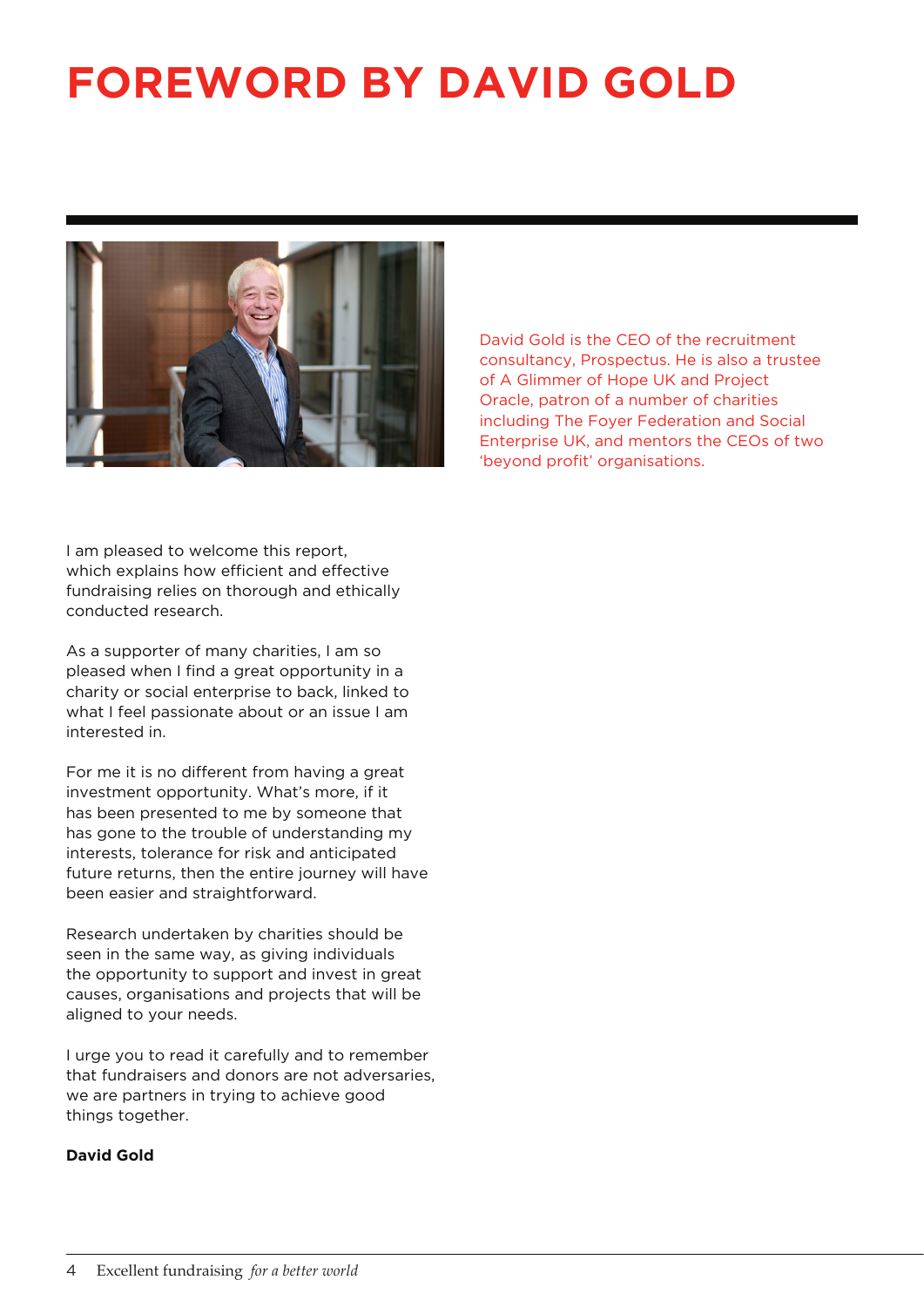# **FOREWORD BY DANIEL FLUSKEY**



Daniel Fluskey is Head of Policy and Research at the Institute of Fundraising.

Fundraisers do an amazing and vital job in our society. Through raising around £10 billion in voluntary donations across the UK every year for good causes at home and abroad they are saving lives, caring for the most vulnerable, and making the world a cleaner, safer, and better place. But the money doesn't just magically appear out of thin air. Something sparks the donation, and it's the fundraisers job to find the right spark that will inspire an individual and to ensure that they have a fantastic experience in supporting a cause. That's what excellent fundraising is all about.

The role of research, and in particular how charities undertake certain activities, has been in the spotlight in recent months. So, we wanted to find out more about why charities do it, how it works, and better understand its role in encouraging philanthropy. We are delighted to have been able to work with Dr. Beth Breeze to produce this report. The findings are clear: good research is essential in building relationships and in raising the money that charitable services and activities need. It provides that spark that creates a connection and engages supporters, delivers a great experience for people, and raises money.

### **Daniel Fluskey**

#### A note on the law and regulation

Charities must of course ensure that their fundraising is compliant with legal requirements and regulatory standards. This report is not a 'how to' guide on how to carry out research fairly and lawfully. All fundraisers and charities that want to undertake research activities should make sure that they are aware of the law including the Data Protection Act 1998 (and GDPR with effect from 25 May 2018) and anti-money-laundering regulations, as well as the Fundraising Regulator's Code of Practice. For more information go to [www.ico.org.uk](http://www.ico.org.uk) and [www.](http://www.fundraisingregulator.org.uk) [fundraisingregulator.org.uk](http://www.fundraisingregulator.org.uk)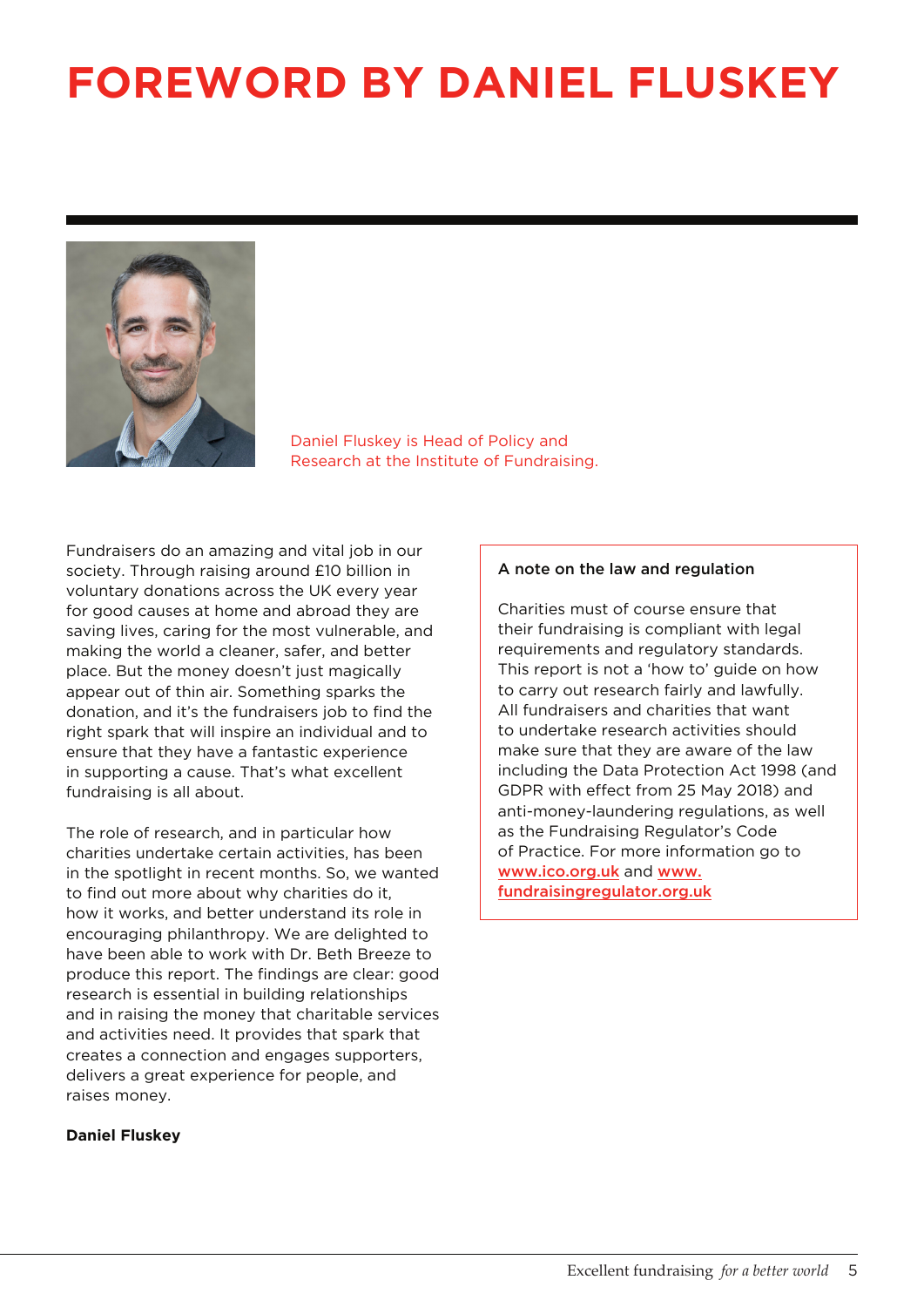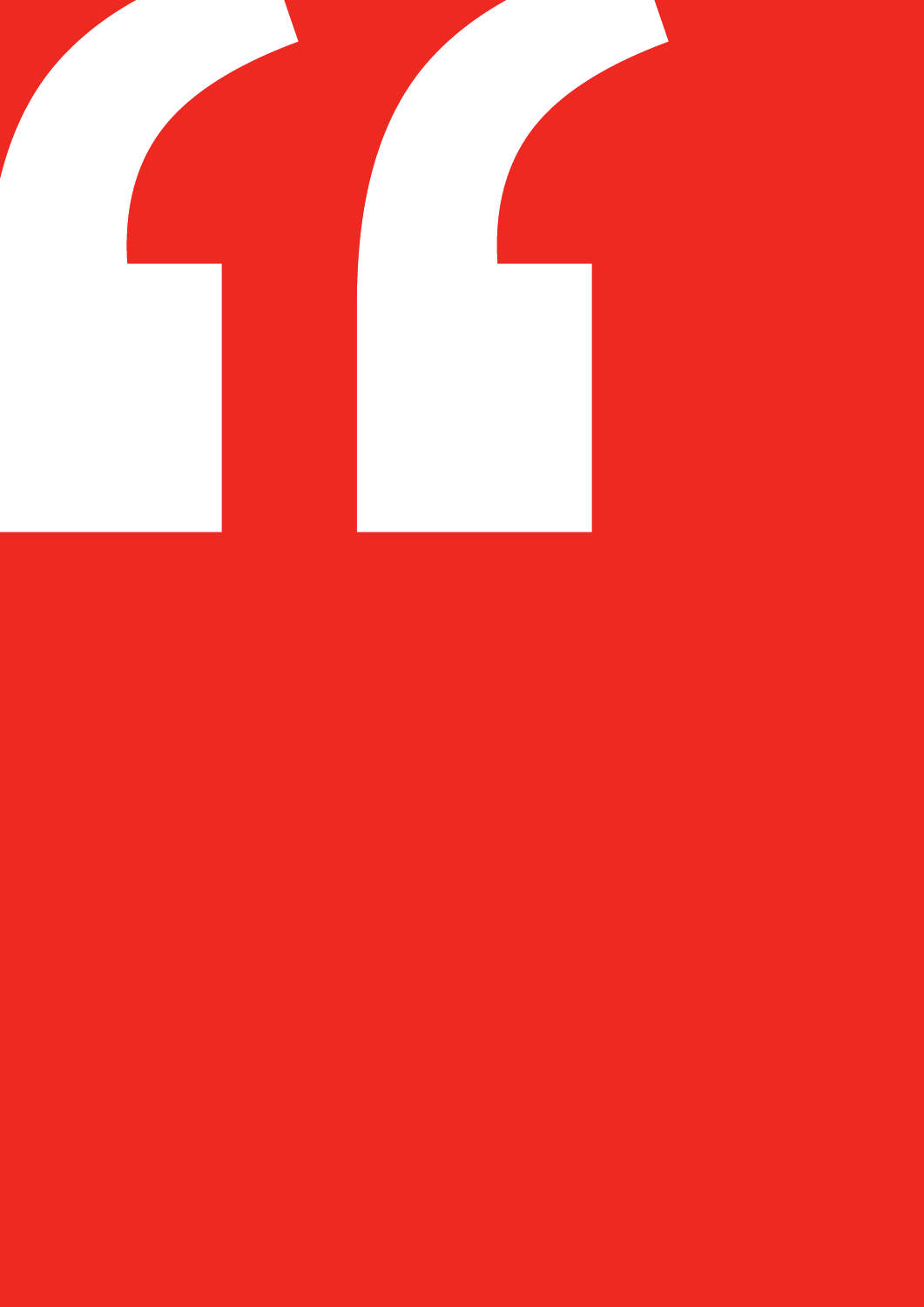# **CONTENTS**

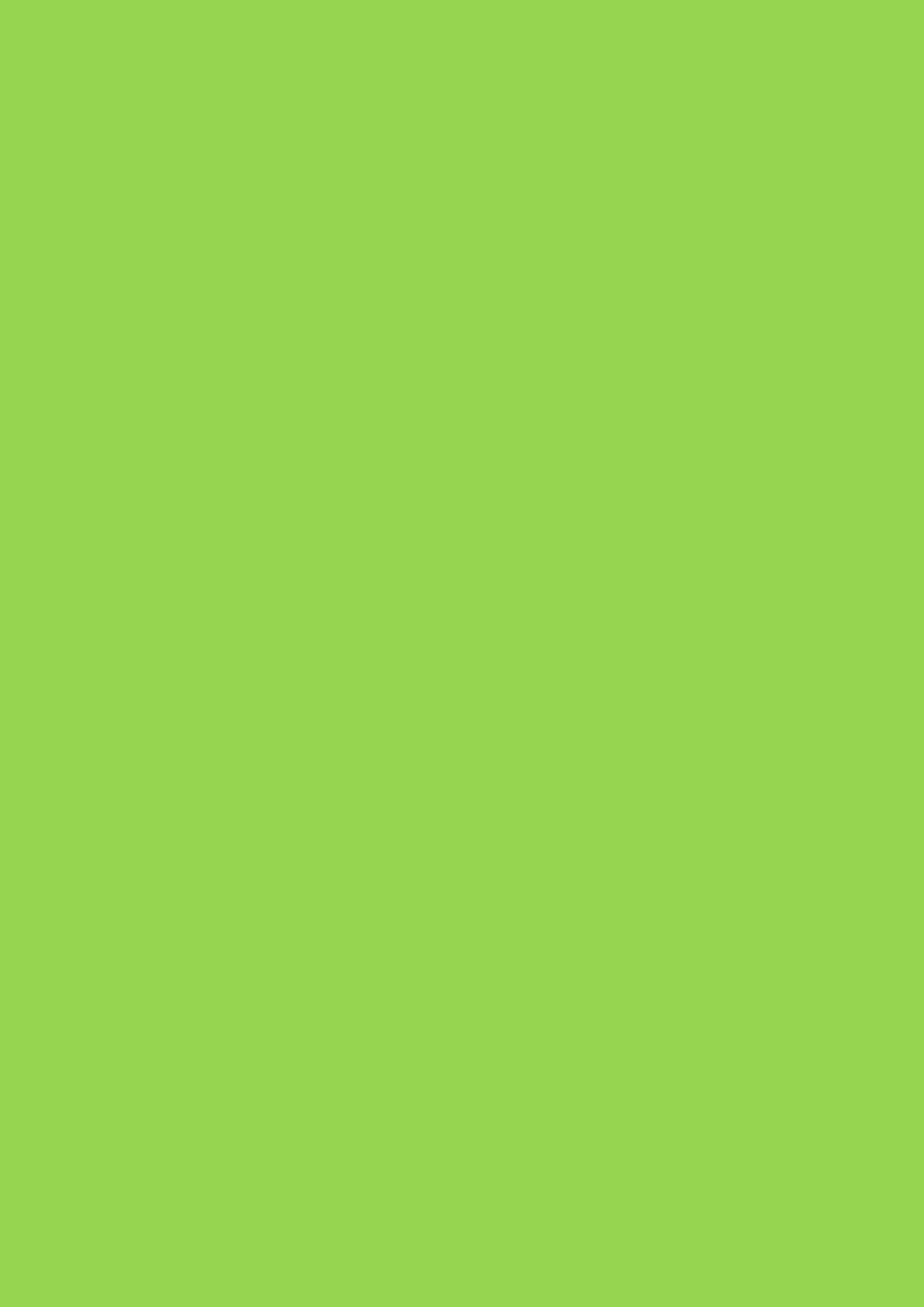# **EXECUTIVE SUMMARY**

- 1. Fundraising is necessary to pay for the good work of charities, but the processes by which funds are raised are not well known or widely understood. This report shines a spotlight on one important aspect of the job that has recently received significant attention from the media and policymakers, to explain how and why fundraisers conduct research.
- 2. The report begins by explaining that most charitable gifts are prompted rather than spontaneous, and occur when generous people learn about causes they care about and have the capacity to support. Research enables fundraisers to approach the people most likely to respond positively, and to avoid making unwanted and inappropriate asks.
- 3. Donors rightly expect charities to spend as much money as possible on the cause and its beneficiaries, and to spend as little as possible on 'overheads', which includes fundraising costs. Doing research before sending out fundraising appeals or contacting potential major donors, ensures that charitable resources are put to best use by making targeted asks, rather than an expensive – and potentially annoying – blanket approach.
- 4. An online survey of 347 fundraisers, conducted in February 2017 finds that:
	- Research is an entirely commonplace part of modern fundraising: almost all respondents have undertaken or commissioned prospect research (94.5%) and a similarly high number have undertaken or commissioned wealth screening (88%).
	- Research is viewed as essential for effective, efficient and sustainable fundraising: almost all respondents agree that conducting research enables their charity to raise funds from individuals (92%), and to do so in a cost-effective way (90%) that enables communications to be tailored to suit the interests and needs of individual supporters (90%), which enhances the experience that is offered to donors (90%).
- An often overlooked advantage of conducting research is that it is used to screen out those who are unlikely to be in a position to respond. 88% of respondents agree that research reduces the number of unwanted or irrelevant communications sent to people who do not have the capacity to give at a particular level or do not have any compelling connection to the cause. Research also helps fundraisers to understand who should not be contacted because they are vulnerable, or because the charity would not wish to be associated with them.
- Most fundraisers agree that any new restrictions on research would have a damaging effect on their charity's ability to raise funds (86%) and fulfill its charitable mission (75%). It was also widely felt that restrictions would result in fundraising being more expensive (86%) and donors being offered a worse experience (80%). Furthermore, a third (36%) of respondents would consider leaving their job in fundraising if new restrictions on conducting research were introduced.
- 5. The report contains a number of examples and case studies to illustrate the positive impact of fundraisers' conducting research.
- 6. Fundraisers must and will continue undertaking research within a framework that is legally compliant, respecting people's privacy rights, and the importance of trust. But the report concludes by noting that fundraisers only have two options:
	- i. Blanket asks approaching anyone and everyone for support in the hope that they will strike lucky.
	- ii. Targeted asks approaching those who appear to have the capacity to give and an interest in the cause.

The first option is inefficient and irritating, and the second works. There is no magic alternative way of raising funds if this path is closed.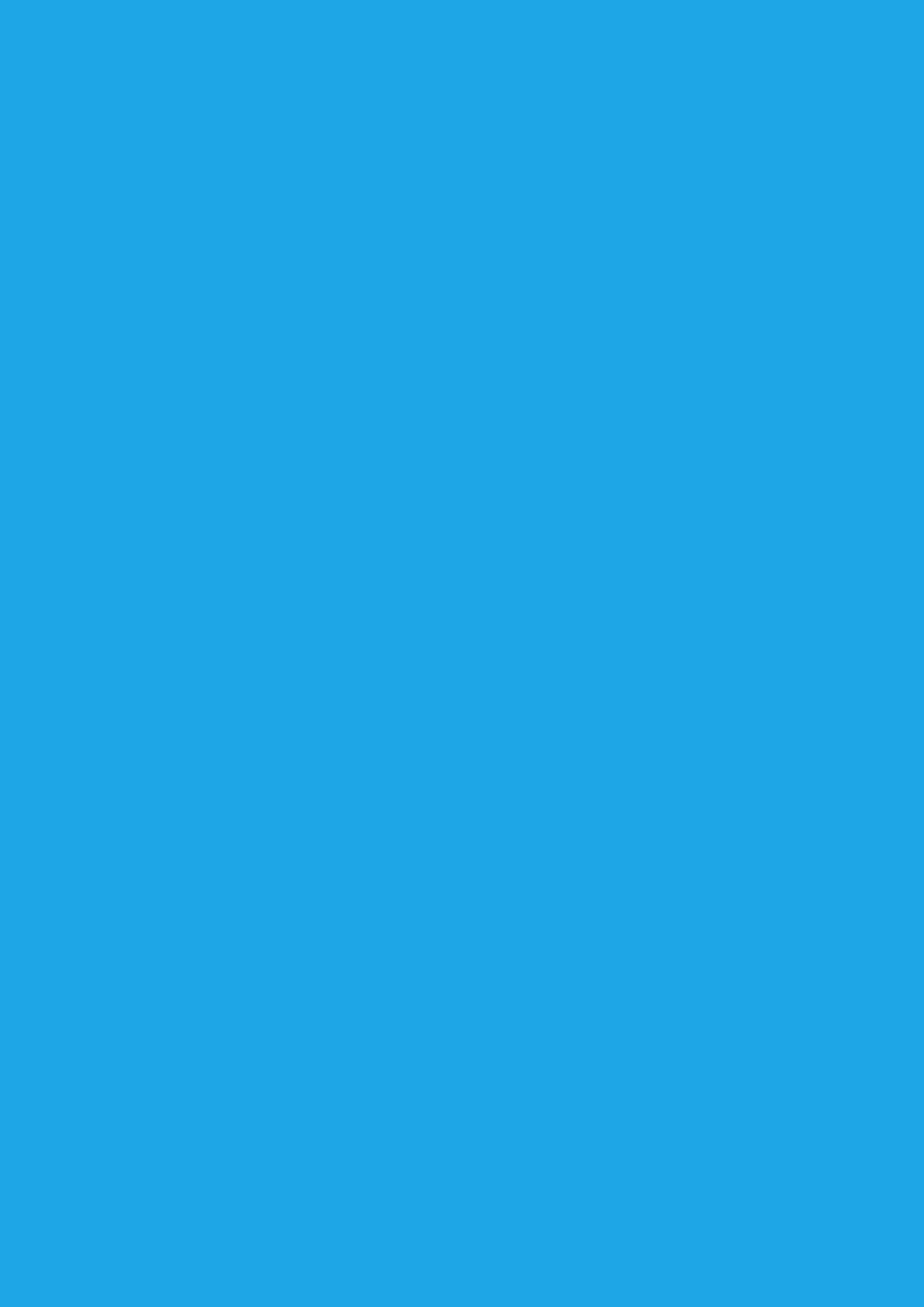# **INTRODUCTION**

This report explains why fundraisers do research. It presents newly commissioned data to explain and illustrate how a better understanding of supporters enables more money to be raised for good causes whilst also ensuring that donors have a better and more satisfying experience.

# **The need for generous people and good asking**

It is well known that the UK is a generous society: two-thirds of us (62%) give away some of our money to good causes every year, and well over a third (39%) do so every month<sup>1</sup>. This is good news, and collectively this public generosity raises around £10 billion each year to support c.200,000 registered charities and many more smaller, informal voluntary organisations<sup>2</sup>.

What is not so well known or understood is the fundraising process that enables most of those charitable transactions to occur. Understandably, most of us prefer to believe that our charitable acts are entirely spontaneous and private decisions, but in reality most charitable giving relies on both generous donors and good asking. A large amount of research<sup>3</sup> shows that generous intentions rarely turn into charitable action without the intervention of other people and organisations to help altruistic people put their principles into practice.

If we pause to think of the last donation we gave, then we can likely identify some other people who encouraged that gift: a friend who emailed us about sponsoring their charity challenge, a colleague who asked us to buy raffle tickets, or a charity that sent us materials explaining their work and how we might help. We need such prompts because it is impossible to be aware of all the needs that exist, including those on our doorstep. We often only become aware that something important needs funding

because someone draws our attention to it, and offers us a simple and trusted means of responding. That 'someone' is a fundraiser. Whether it is their job to raise funds or they do it as a volunteer, fundraisers are a largely invisible and yet essential part of the modern charity sector.

# **Why this report is needed**

This report has been written to shed light on an important aspect of what fundraisers do. In order to successfully prompt gifts, fundraisers need to conduct different kinds of research so that they can efficiently and accurately match altruistic people with the causes they want to support, and do so in a way that makes the experience as pleasurable as possible for the generous donor.

Again, if we think about our most recent experiences of making donations then we can likely spot some sort of 'research' at play: the friend doing the charity challenge might email because he knows from previous experience that we're the kind of person who tries to help; the colleague selling raffle tickets might predict our interest because of conversations in which we've mentioned that issue sympathetically, or perhaps a mutual colleague has been affected by the cause being supported; and the charity might have sent us materials because we have expressed interest in their work in the past, or made a public statement in sympathy with their aims. These are all examples of 'research-led asking', which enables people with limited time and resources to approach those who are the most likely to respond positively.

# **Why do fundraisers do research?**

Donors rightly expect charities to apply as much money as they can to the cause and to spend as little on 'overheads' as possible. Every book and training course on 'how to fundraise' explains

The figures in this sentence are both from the UK Giving 2015 survey, published by the Charities Aid Foundation (CAF) [https://www.cafonline.](https://www.cafonline.org/docs/default-source/personal-giving/caf_ukgiving2015_1891a_web_230516.pdf?sfvrsn=2) [org/docs/default-source/personal-giving/caf\\_ukgiving2015\\_1891a\\_web\\_230516.pdf?sfvrsn=2](https://www.cafonline.org/docs/default-source/personal-giving/caf_ukgiving2015_1891a_web_230516.pdf?sfvrsn=2)

The figure of c.£10 billion is from the same CAF report cited in footnote 1; the estimated number of registered charities is given in Mohan and Breeze (2015), p.72.

<sup>3</sup> For example: Bryant, W.K., Slaughter, H.J., Kang, H. and Tax, A. (2003) Participating in Philanthropic Activities: Donating Money and Time, Journal of Consumer Policy 26, pp.43-73; Schervish, P. and Havens, J. (1997) Social Participation and Charitable Giving, Voluntas 8(3), pp.235-260; Sokolowski, W. (1996) Show me the way to the next worthy deed: towards a microstructural theory of volunteering and giving. Voluntas 7(3), pp. 259-278.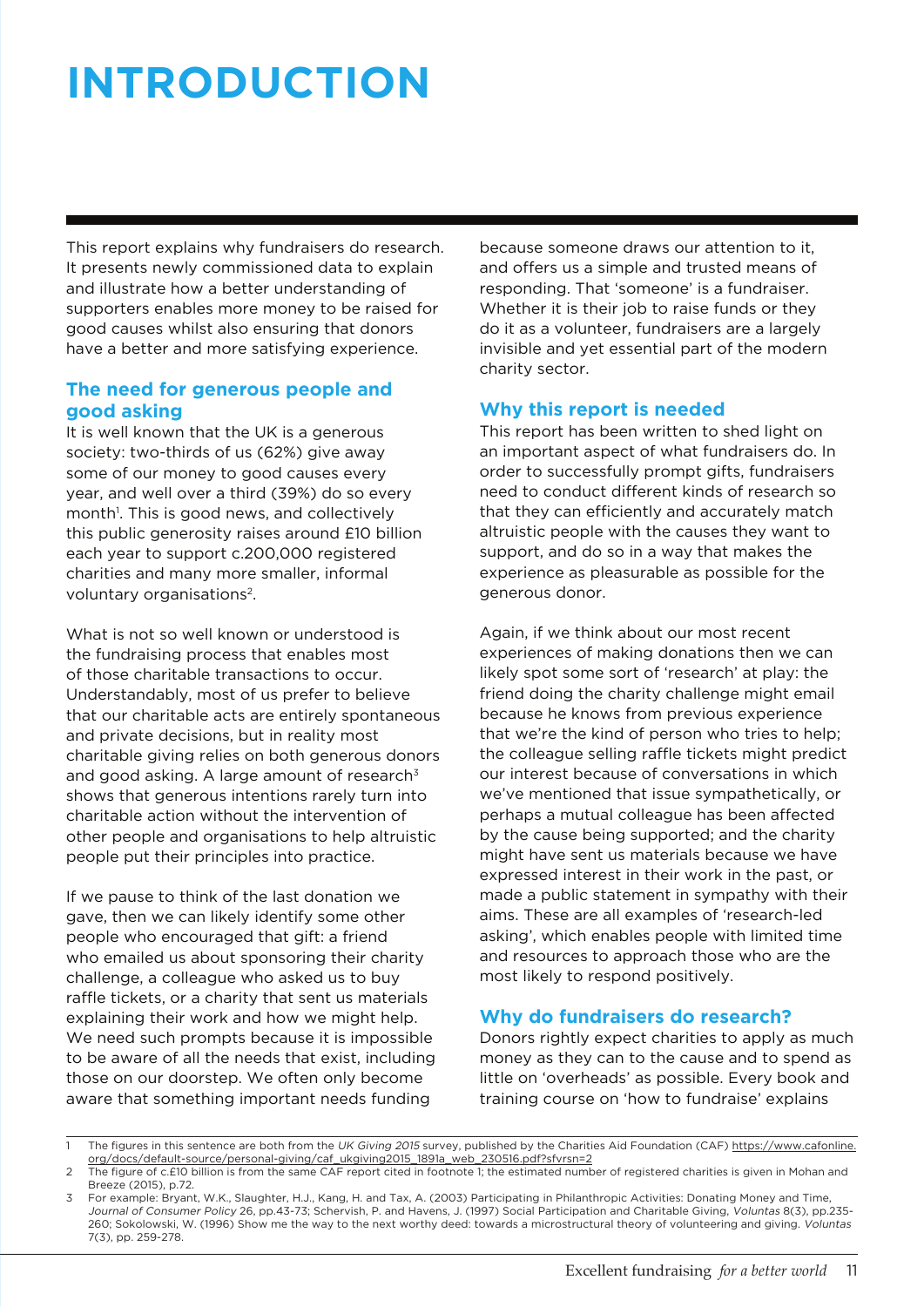that the best way of raising the most amount of money at the lowest cost is to think carefully before approaching people and to use publicly available information to frame the request. This ensures that the right people are asked for the right amount of money, in the right way, at the right time. It also helps to avoid the time and cost involved in making asks that are unlikely to succeed, which has the simultaneous benefit of avoiding annoyance to the person on the receiving end of an inappropriate ask.

As an example of this approach in practice: a colleague who asks us to buy a lot of raffle tickets for a cause we have no interest in a few days before payday, will be far less successful than the colleague who waits until after payday and asks for a more affordable contribution for a cause that we are known to care about.

More sophisticated research, for example finding out about the reason for a donor's interest in a cause or their prior support in this area, enables the fundraiser to offer a funding proposal that reflects their frame of reference and is in line with the charity's philosophy and strategy. Successful fundraisers understand that tailoring the ask to the donor's world view is the most likely route to a successful outcome. This is a strategy of alignment, not of persuasion. Best practice amongst successful fundraisers rejects the 'myth of persuasion'4 which wrongly suggests that fundraising is about talking someone into making a gift they do not wish to make. Rather, fundraising enables people to put their existing altruistic intentions into action.

### **How do fundraisers do research?**

Researchers use a variety of methods and sources to gather and analyse information. This information is either in the public domain, or has been provided by the donors themselves in their previous communications with the charity and is useful for understanding, for example, donors'

philanthropic preferences, professional interests and their capacity to make further donations.

Most charities are very small: three-quarters (73%) have an annual income of less than £100,0005 so have neither the staffing nor the resources to undertake sophisticated research. Free online searches (for example, using Google) have therefore been the starting point in most fundraising research. Larger charities have been able to conduct more sophisticated research, sometimes using external agencies to help them look at much larger datasets to identify relevant potential donors. Whatever the tools used, the basic principle remains the same: to check the 'ABC' of fundraising, which means finding out whether someone has:

- The **A**bility to give
- An indication of **B**elief in the cause
- Any existing **C**onnection to the charity

If someone meets these criteria, then the charity can be more confident that it is a good use of time and resources to try and make contact with that person.

# **'Big data' and what that means for fundraising**

We live in an era where there is vastly more information available at our fingertips than ever before, largely as a result of the rapid spread of free information online. The very first website was published as recently as 1991 and in just over two decades, by 2014, the 1 billionth website went live. This explosion of data has brought many benefits for both the private and public sectors: successful businesses are likely to have a sophisticated online presence<sup>6</sup>, and the government has encouraged all industries to take advantage of the opportunities presented by sophisticated analysis of public data sets<sup>7</sup>. In particular, intelligent use of

<sup>4</sup> Matheny, R. (1995) Communication in cultivation and solicitation of major gift donors. New Directions for Philanthropic Fundraising 10, p.43.

House of Lords (2017) Stronger charities for a stronger society, London: House of Lords

For more information, see: Bakhshi, H. and Mateos-Garcia, J. (2012) Rise of the Datavores: How UK businesses analyse and use online data, London: Nesta; and Symons, T. (2016) Datavores of Local Government: Using data to make services more personalized, effective and efficient, London: Nesta

UK Government (2013) Seizing the data opportunity: A strategy for UK data capability, London: Department for Business, Innovation and Skills.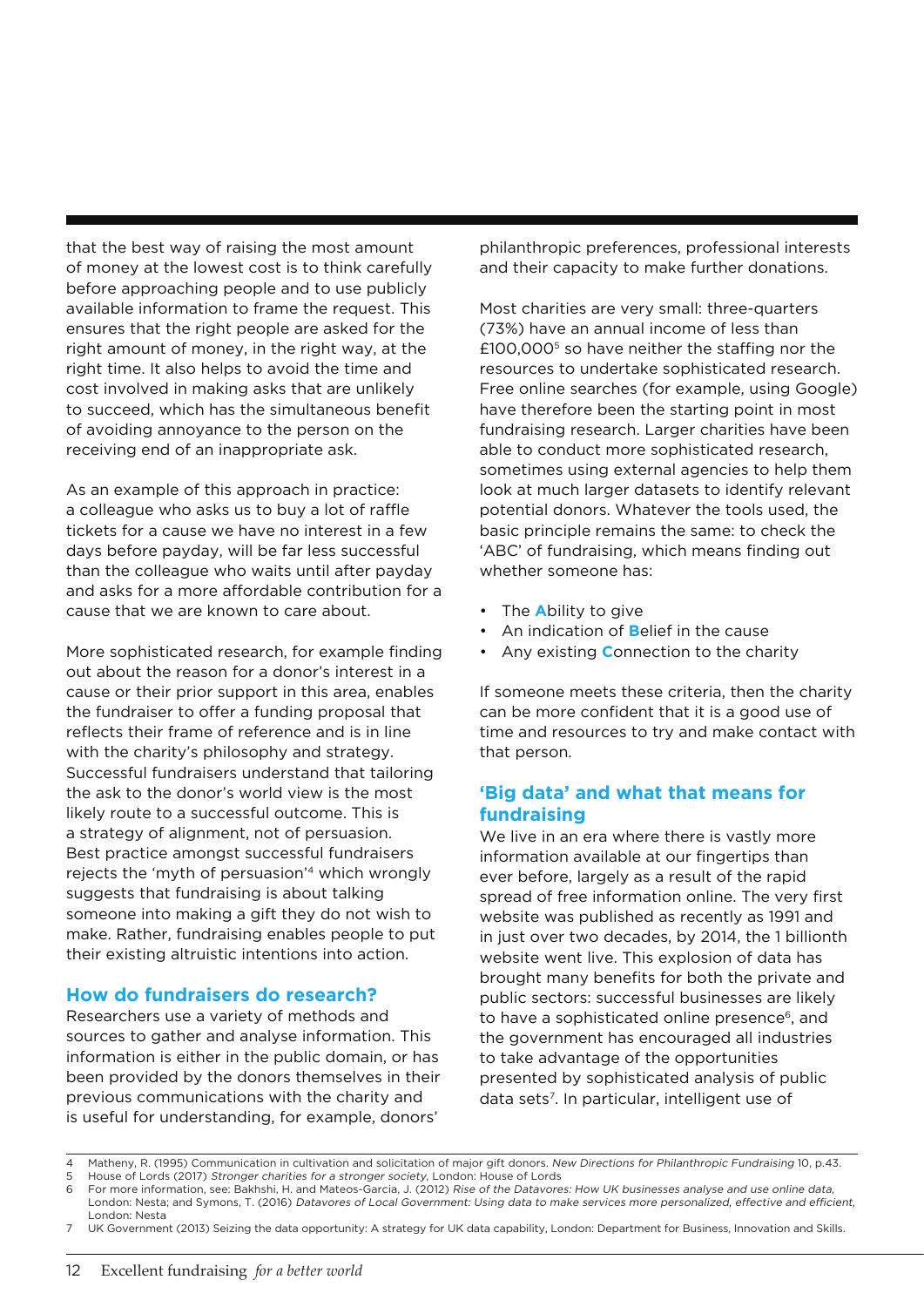data<sup>8</sup> enables big organisations to 'know' their customers and offer an unprecedented level of personalisation<sup>9</sup>, which is welcomed by the majority of consumers<sup>10</sup>.

Yet – as is often the case – expectations of how charitable organisations should behave are different, with charities held to more exacting standards. Recent months have seen a number of high profile complaints and concerns about how charities use data to conduct research on donors and potential donors<sup>11</sup>. Whilst this report does not seek to directly address any specific cases, these concerns create the context in which this research was undertaken.

Concerns about privacy and control over personal information are set to grow and become more heightened as more transactions are conducted online<sup>12</sup>. As successful fundraising is a research-based activity, this report describes and explains why this is the case, what that means in practice – including many examples provided by fundraisers – and what would happen if restrictions on the use of research in fundraising were to be introduced. But first we pause to consider the donor's view.

### **The donor view**

This report is focused on why and how fundraisers use research, but there are at least three sources of evidence on what donors think about how this issue:

1. An in-depth study of 82 wealthy donors found that two-thirds (65%) believed that a 'more professional approach by those seeking funds' was a significant factor in the development of philanthropy in the UK13.

- 2. A representative survey of UK charity donors, conducted by the Commission on the Donor Experience, does not support the contention that most donors are concerned, or indeed 'distressed', by current fundraising practices: a majority (54%) feel they do have control over how charities communicate with them (and just 16% disagree, the rest expressed no view either way); only 23% state they wish they were not on the database of the last charity they supported (and none of the oldest age group, aged 80+) hold that view; and only 8% disagree that supporting charities 'brings them joy'.
- 3. A representative survey of the general UK population found that almost two-thirds (60%) of those who prefer charities to communicate in a tailored way with them, think that charities should be able to use information that is publicly available, for example doing Google searches or drawing on newspaper articles, in order to tailor their approach to their supporters<sup>14</sup>.

#### **Structure of this report**

After describing the methodology used in this study and the people who participated in the research, the findings are presented and illustrated with many examples of why, how and with what outcomes research is used in fundraising. These findings are then discussed to draw out the key themes relevant to the context described above, and the report concludes with some thoughts on what this means for current debates.

<sup>8</sup> Such as the free access to over 170 million company records provided - and promoted - by Companies House: [https://companieshouse.blog.](https://companieshouse.blog.gov.uk/2015/06/22/free) [gov.uk/2015/06/22/free-](https://companieshouse.blog.gov.uk/2015/06/22/free)access-to-over-170-million-company-records/

<sup>9</sup> Clamp, Adrian (2016) Reimagine an age of more personalized service for citizens, Civil Service World 1/9/16.

<sup>10</sup> See: Janrain (2013) Online Personal Experience Study, Portland, OR; and Nasri, G. (2012) Why consumers are increasingly willing to trade data for personalization, Digital Trends 10/12/12

<sup>11</sup> ICO (2016) ICO investigation reveals how charities have been exploiting supporters, 6/12/16. [https://ico.org.uk/about-the-ico/news-and](https://ico.org.uk/about-the-ico/news-and-events/news-and-blogs/2016/12/ico-investigation-reveals-how-charities-have-been-exploiting-supporters/)[events/news-and-blogs/2016/12/ico-investigation-reveals-how-charities-have-been-exploiting-supporters/](https://ico.org.uk/about-the-ico/news-and-events/news-and-blogs/2016/12/ico-investigation-reveals-how-charities-have-been-exploiting-supporters/)

<sup>12</sup> ICO (2011) Data Sharing Code of Practice, London: Information Commissioners Office, p.4

<sup>13</sup> Breeze, B. and Lloyd, T. (2013) Richer Lives: Why rich people give, London: Directory of Social Change, p.83.

<sup>14</sup> YouGov (2017): Do you think that charities should be able to use information that's publicly available (e.g. through Google searches or local newspaper articles) to be able to best tailor their approaches to their supporters? Fieldwork undertaken between the 8th- 14th February 2017, commissioned by the Institute of Fundraising. Total sample size of 2,006 adults.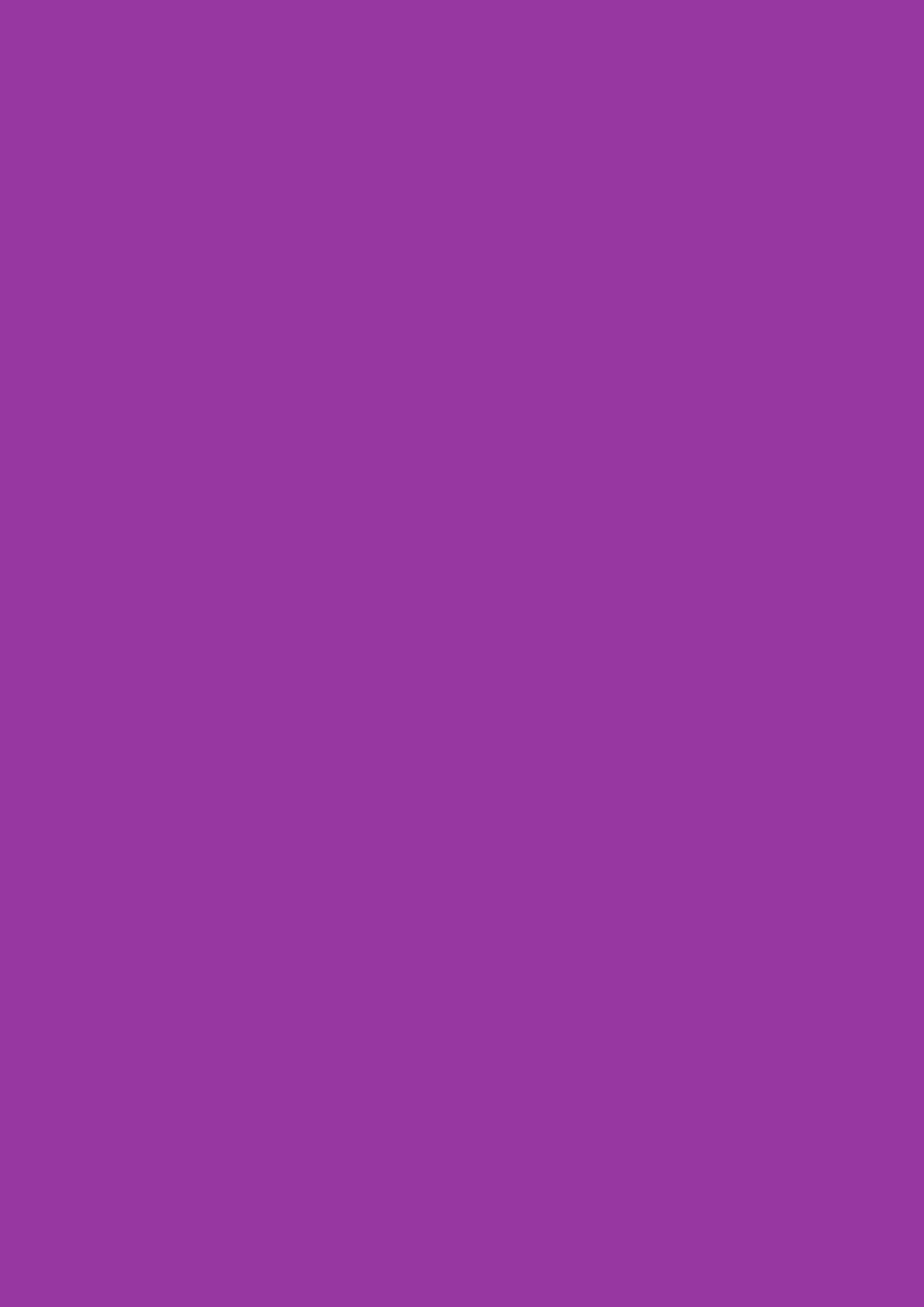# **METHODOLOGY**

In order to find out how fundraisers use research in their work, an online survey was conducted during February 2017. The survey comprised 20 multiple-choice questions plus three opportunities to provide additional information where respondents could expand on their answers and provide examples and illustrations.

# **Who completed the survey?**

The survey was disseminated with the help of the Institute of Fundraising. 347 valid responses were received, as shown in table 1:

#### Table 1: Summary of research participants

| Type of respondent                                                                            | <b>Number</b> | Percentage |
|-----------------------------------------------------------------------------------------------|---------------|------------|
| Paid fundraisers who specialise in prospect research                                          | 93            | 27%        |
| Paid fundraisers who do prospect research as one part, but not the<br>main part, of their job | 90            | 26%        |
| Paid fundraisers who make use of prospect research done by colleagues                         | 79            | 22.5%      |
| Fundraising consultants                                                                       | 37            | 10.5%      |
| Others (largely freelance prospect researchers)                                               | 32            | 9%         |
| Paid fundraisers who do not make use of prospect research                                     | 13            | 4%         |
| Volunteer fundraisers                                                                         | 3             | $1\%$      |
| Total                                                                                         | 347           | 100%       |

Most respondents (88%) work or volunteer in or for major or large charities with annual income over £1 million, as shown in table 2. Whilst these bigger charities account for only 3% of charitable organisations, they receive over 80% of income<sup>15</sup> and therefore represent the most prolific fundraising organisations.

#### Table 2: Size of charity in which respondents work or volunteer

| Size of charity based on annual income |     |
|----------------------------------------|-----|
| Major (over £10m)                      | 54% |
| Large $(f1m - f10m)$                   | 34% |
| Medium (£100,000 - £1m)                | 10% |
| Small or Micro (under £100,000)        | 2%  |

Income that is fundraised and donated by individuals is an important source of funding for almost all (96%) of respondents, as shown in table 3.

#### Table 3: The importance of fundraised and donated income from individuals

| How important is fundraised and donated income from individuals? |     |
|------------------------------------------------------------------|-----|
| The charity's most important source of income                    | 48% |
| One of our important sources of income                           | 48% |
| Not an important source of income                                | 4%  |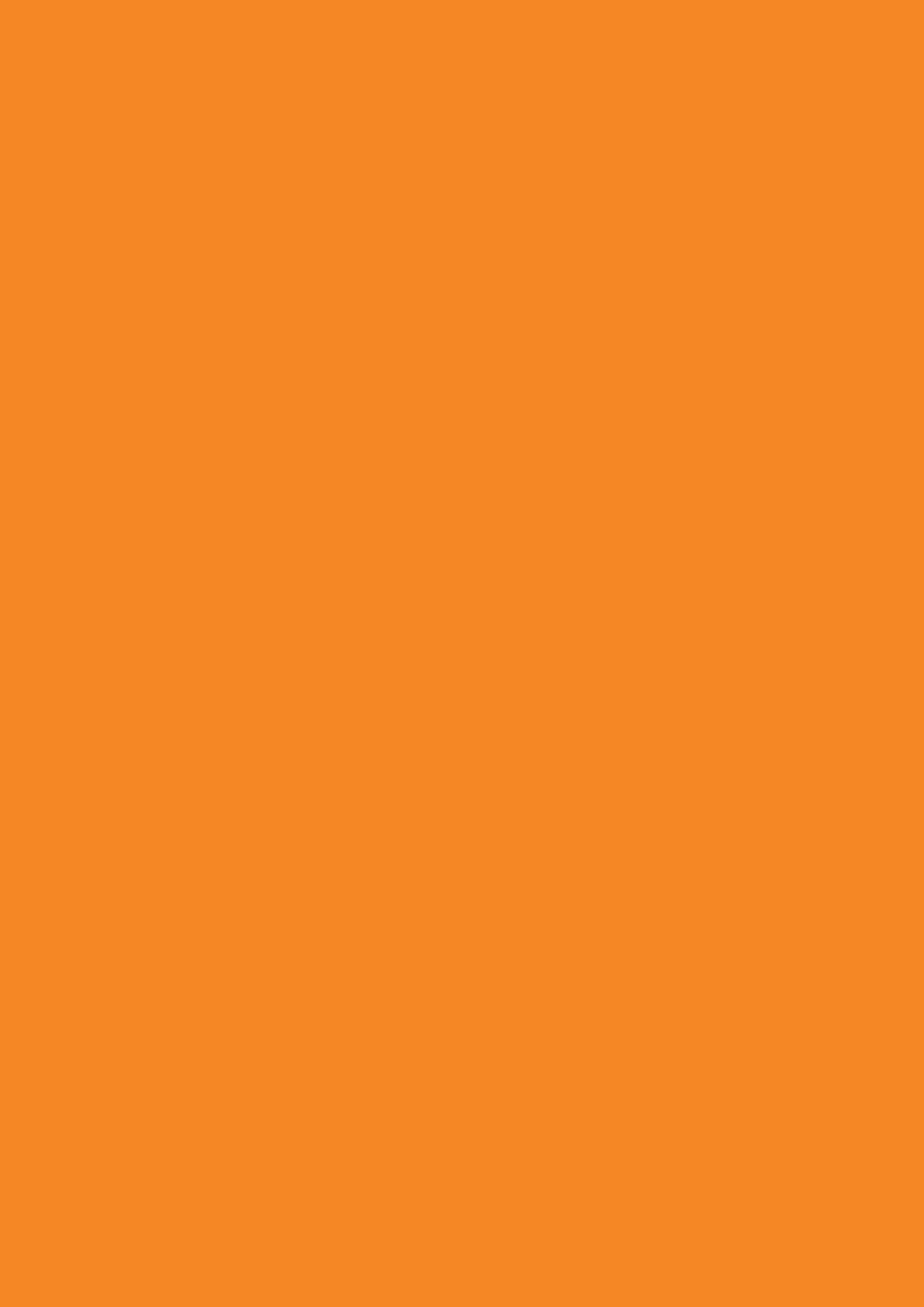# **FINDINGS**

In this section the full findings are presented and illustrated by quotes and examples provided by fundraisers. A discussion of the data appears in the next section.

#### Three key findings emerge in the data:

- Research is an entirely commonplace part of modern fundraising.
- Research is viewed as essential for effective, efficient and sustainable fundraising.
- Restrictions on research would have a damaging effect on the ability to raise funds and fulfill charitable missions.

# **1. Prospect research has been commonplace**

Doing research to find out relevant information about donors and potential donors is known as 'prospect research' and is extremely commonplace. This research, which involves looking at publicly available information (e.g. online and in newspapers and magazines) helps to identify relevant information such as donors' professions, what part of the country they live in, which other charities they have supported and any insights they have given into their philanthropic motivations. This information is helpful for understanding whether someone is likely to have the capacity and the interest to support any given charity.

|                                                                        | <b>Often</b> | Sometimes Never |      |
|------------------------------------------------------------------------|--------------|-----------------|------|
| My charity has<br>undertaken, or<br>commissioned,<br>prospect research | 66%          | 28.5%           | 5.5% |

Many respondents emphasised the necessity of conducting prospect research:

"This is the bedrock of fundraising from wealthy individuals. Instead of asking 100 random people to support us – with all the time and effort that involves – we can use research to hone the list to the top 5 say. This saves charity resources, unnecessary correspondence with individuals and thus is the most cost effective option."

#### "In first meetings with prospective donors it is quite clear they expect us to know who they are."

Of the small number (5.5%) who have never undertaken or commissioned prospect research, most of these (92%) say they may do so in future, subject to being legally compliant and donors being sufficiently informed.

### **How research led to an 8,000% increase in a donor's annual gift**

"One of our donors used to (and still does!) give £10 per month. We identified her through a wealth screening a few years ago. I reached out to her to find out her interest, and it turns out it stemmed from a personal connection to our cause. We met for a coffee and got on well, and I told her all about the work we do in the area she had shown a personal interest. She told me she had always wanted to do something more but didn't know how. I introduced her to experts, answered her questions, and told her of different ways she could make a difference. Together we created a project which appealed to her interests, furthered the charity's goals, and ensured that she made a big impact on something she cared deeply about. She now gives £80,000 a year to support that project."

# **2. Wealth screening has been similarly commonplace**

Understanding the source and size of the wealth of donors and potential donors is a key part of prospect research, and is similarly commonplace. Known as 'wealth screening', this involves looking at publicly available information for details of property ownership, share holding, business affiliations and so on. This process is undertaken to identify the tiny fraction of any charity's pool of generous supporters who might be able to give at a higher level. Wealth screening results in the vast majority of names being ruled out of further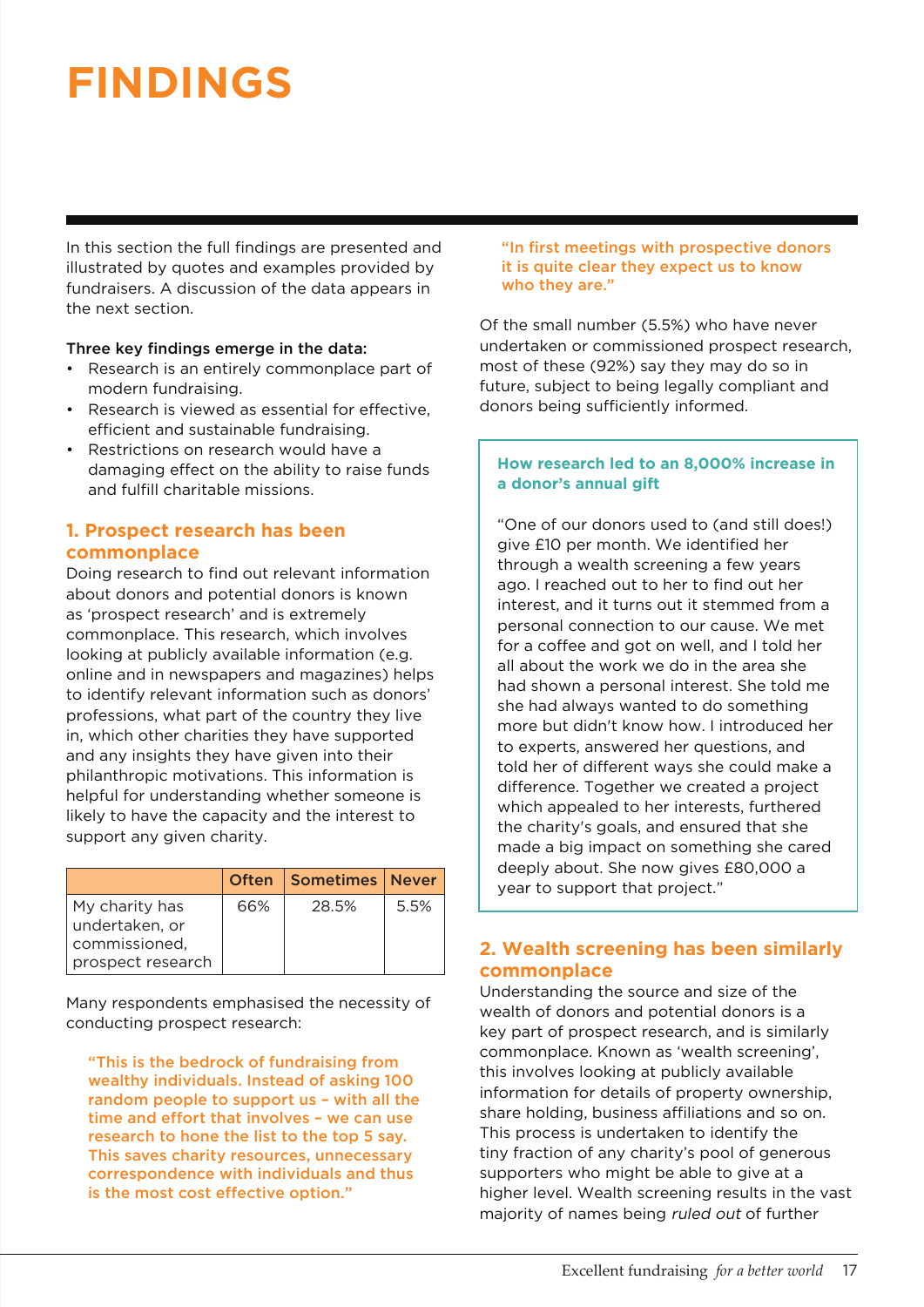approaches, and it is never used to rank all donors by ability to give.

Only 1 in 8 (12%) respondents have never undertaken or commissioned wealth screening of existing donors:

|                    | <b>Often</b> | Sometimes Never |     |
|--------------------|--------------|-----------------|-----|
| My charity has     | 22%          | 66%             | 12% |
| undertaken, or     |              |                 |     |
| commissioned,      |              |                 |     |
| wealth screening   |              |                 |     |
| of existing donors |              |                 |     |

And only a quarter (28%) have never undertaken or commissioned wealth screening of potential donors:

|                     | <b>Often</b> | Sometimes   Never |     |
|---------------------|--------------|-------------------|-----|
| My charity has      | 23%          | 49%               | 28% |
| undertaken, or      |              |                   |     |
| commissioned,       |              |                   |     |
| wealth screening    |              |                   |     |
| of potential donors |              |                   |     |

Despite its widespread use, fundraisers are aware that the idea of 'wealth screening' could be off-putting if it suggests they are only interested in knowing how much money someone has. Respondents countered this suggestion by explaining that information on wealth-holding is only useful when combined with insights gained from other aspects of prospect research, such as any prior, personal connection with the cause. As one respondent explains, the terminology is rather unhelpful:

"Wealth screening as a term probably doesn't help! I find that supporters are pleased to know that we understand their connections, have read their biographies and recognise other ways in which they can help the charity."

These first two findings show that research is an entirely normal practice in charities, and that donors – especially those with the capacity to make the biggest gifts – expect it to take place:

"I've never met a donor or potential supporter who wouldn't expect me to be prepared for a meeting with them."

"All of the major donors I have spoken to on this subject are unanimous in their appreciation of the care and attention to detail that has gone into the solicitation process to ensure that the kind of projects we have asked them to support align with their own interests."

"I have, over the years, encountered several multi-million pound donations to organisations by major donor prospects. None of these would have been possible had these prospects not been first identified as a good potential fit – i.e. with the capacity to give, with an inclination to be philanthropically motivated, with an interest in the particular project in need of support – by a prospect researcher."

#### **Why knowing a donor works in finance helped secure £10,000**

"Just this week I met a new potential donor. Our research (from public sources and which we would share with the potential donor if asked) helped us to understand his background in finance and be prepared for questions about our funding and cost analysis. Because we were prepared, the donor had more confidence in us and the charity and has now pledged a £10,000 gift."

New charities, or those that have not previously fundraised from individuals, are especially reliant on research, as this respondent explains:

#### "Fundraising is new to our organisation – we didn't have any current donors so we had to start with research."

A number of respondents emphasise that fundraising would simply be impossible without research. This is especially the case for major donor fundraising, as one respondent explains: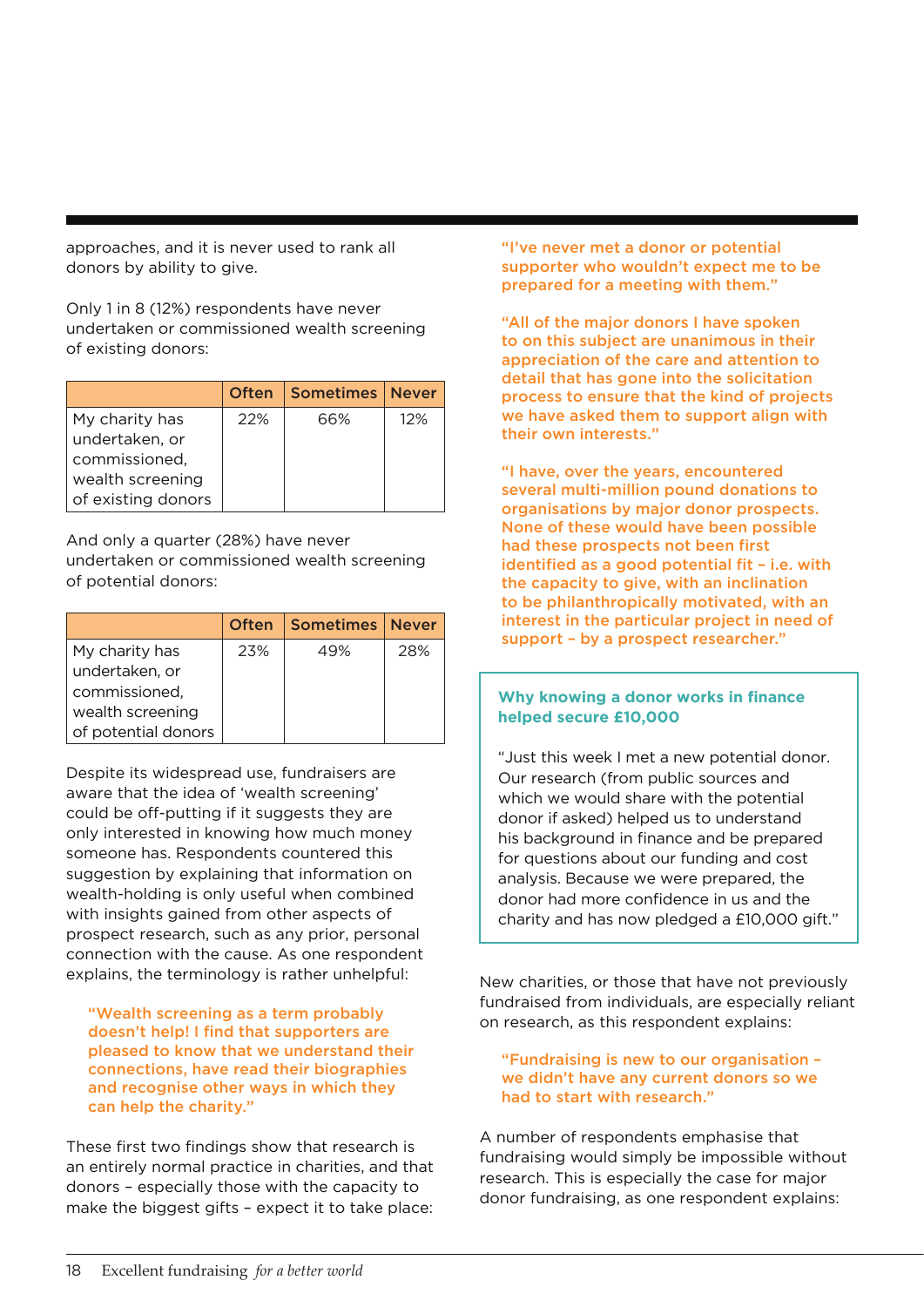"The large majority – if not all – of our top donors (those who are giving £500,000 or more) have been identified by diligent and careful prospect research from both public sources and wealth screening tools."

As another succinctly states:

"Without fundraising research there would be no major gift programmes anywhere."

# **Why knowledge about geography matters**

"We are planning a capital campaign which will involve capital projects in a number of locations across the UK. It is only through research that we have found out that some donors or prospects have an affinity to a certain area, which informs where and what might interest them in terms of this project. This is good for the donor and good for the charity."

# **3. Research enables successful fundraising**

Almost all respondents (92%) believe that conducting research enables their charity to raise money from individuals:

|                  |     |    | Agree   Neither   Disagree |
|------------------|-----|----|----------------------------|
| Conducting       | 92% | 4% | 4%                         |
| research enables |     |    |                            |
| my charity to    |     |    |                            |
| raise money from |     |    |                            |
| individuals      |     |    |                            |

"Prospect research enables the charity to find new potential donors through desk research and properly brief the fundraisers before they meet that person…. It ultimately means that the fundraisers are able to meet the right people, at the right time and ask for the right amount of money. This makes the organisation more efficient with the money it does raise, in turn attracting more donors and allows more money to be spent on the specific purpose of the charity."

"I recall many a meeting with major or potential major donors in which they either commended the fact that 'I had done my research' before coming to see them or appreciated a quick, efficient meeting that resulted from good preparation based on thorough research."

# **4. Research enables cost-effective fundraising**

A similarly high proportion (90%) believe that conducting research enables their fundraising to be more cost-effective.

|                  |     |    | Agree   Neither   Disagree |
|------------------|-----|----|----------------------------|
| Conducting       | 90% | 6% | 4%                         |
| research enables |     |    |                            |
| our fundraising  |     |    |                            |
| to be more cost- |     |    |                            |
| effective        |     |    |                            |

"Prospect research allows charities to expend their communication and fundraising efforts on individuals where there are valid reasons to believe they will be interested in the work of the charity and potentially open to communication and a relationship. This means less communication with individuals who do not meet these criteria, which cuts down on both nuisance for individuals and wasted resources for the charity."

"It is in the interest of neither the prospect or the fundraiser for time to be wasted on fundraising from people who are not likely to make a donation – but to establish who those people are, we need to do some background research."

# **5. Research enables personalised fundraising**

The same number (90%) believe that conducting research enables fundraisers to produce communications that are tailored to suit the interests and needs of individual donors.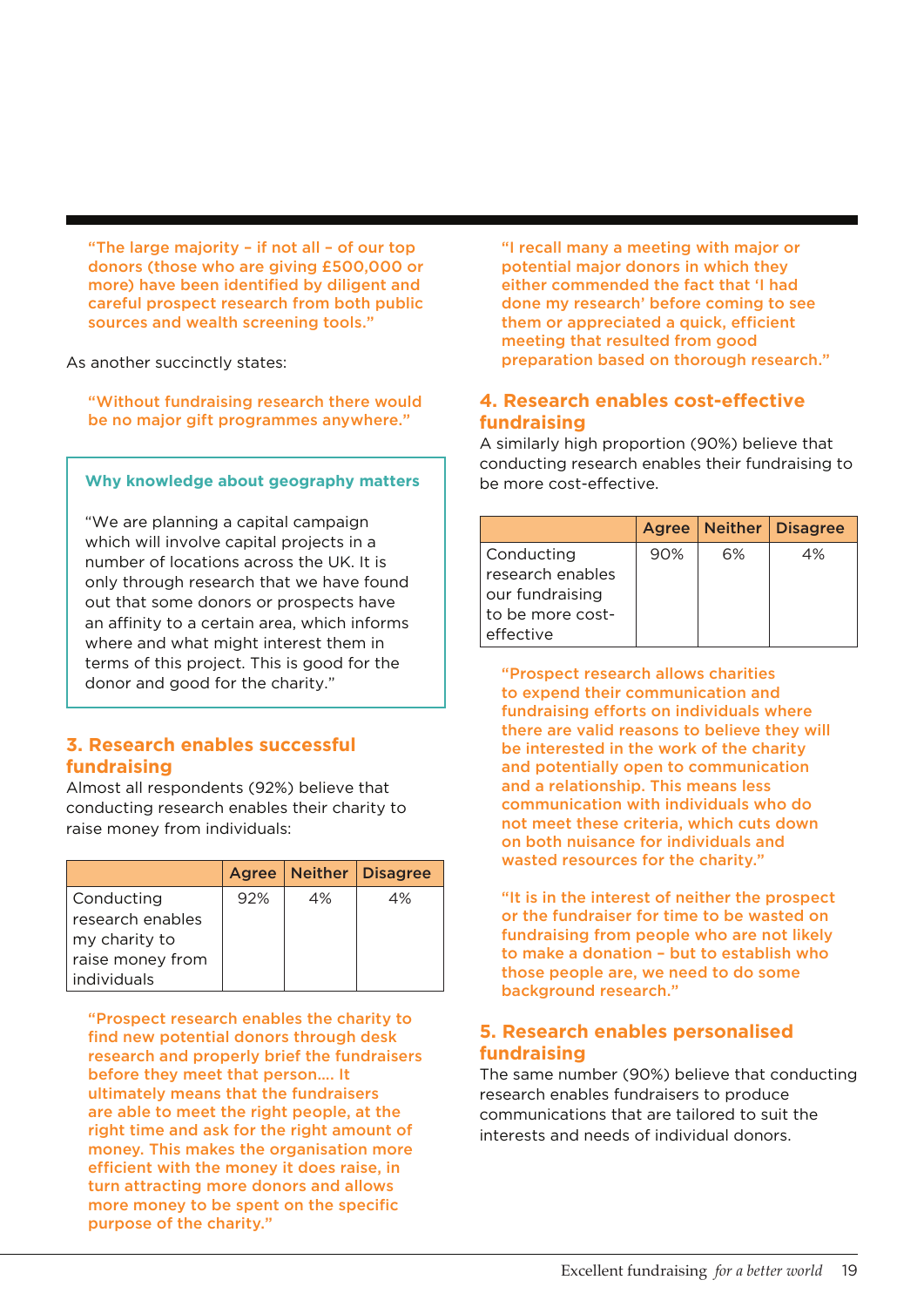|                      | Agree |    | Neither   Disagree |
|----------------------|-------|----|--------------------|
| Conducting           | 90%   | 6% | 4%                 |
| research enables     |       |    |                    |
| us to produce        |       |    |                    |
| communications       |       |    |                    |
| that are tailored to |       |    |                    |
| suit the interests   |       |    |                    |
| and needs of         |       |    |                    |
| individual donors    |       |    |                    |

"For example, through research we discover that a donor is a trustee of a foundation that supports climate change, so when we meet the donor we make sure we are clued up on our climate change work."

"If there is information in the public domain that suggests a person loves to play golf, then that gives me a reason to invite him to a charity golf event; I would not invite him to the cricket."

"If they are on a number of women's leadership boards they might be interested in being involved in a debate being organised on women's rights."

# **6. Research improves the experience that fundraisers can offer to donors**

The same number again (90%) believe that conducting research enables fundraisers to enhance the experience they are able to offer donors.

|                   | Agree |    | Neither   Disagree |
|-------------------|-------|----|--------------------|
| Conducting        | 90%   | 4% | 6%                 |
| research enables  |       |    |                    |
| us to enhance the |       |    |                    |
| experience we are |       |    |                    |
| able to offer our |       |    |                    |
| lonors            |       |    |                    |

The time-poor nature of many wealthier donors was a recurrent theme in many responses, as one fundraiser explains:

"Wealthy people do not have a lot of time, and as such, if we can tailor requests, be

better informed to direct meetings in the correct direction, and get to the point faster this increases the donor/potential donor's enjoyment of their engagement with the organisation: they do not feel their time is being wasted."

# **7. Research helps to reduce the number of unwanted 'asks'**

Most (88%) fundraisers believe that conducting research reduces the number of unwanted or irrelevant communications that are sent out.

|                  | Agree |    | Neither Disagree |
|------------------|-------|----|------------------|
| Conducting       | 88%   | 6% | 6%               |
| research reduces |       |    |                  |
| the number       |       |    |                  |
| of unwanted      |       |    |                  |
| or irrelevant    |       |    |                  |
| communications   |       |    |                  |
| that we send out |       |    |                  |

In an insight that may surprise critics, many respondents note that research is used to screen out as much as screen in, as a respondent explains:

"The vast majority of people – far from being abused or taken advantage of – are actually excluded from fundraising approaches via screening."

Research therefore cuts down the number of 'unwanted asks', as other respondents explain:

"I have found that my research has often been about removing people from the frame so that we can prioritise those people who are genuinely likely to be interested in making a large donation."

"Better research (from purely public domain sources) doesn't necessarily mean more approaches. It means more effective, more efficient approaches, and fewer inefficient, unwelcome approaches – which can be the consequence of the 'blanket' method that would end up being used in the absence of research."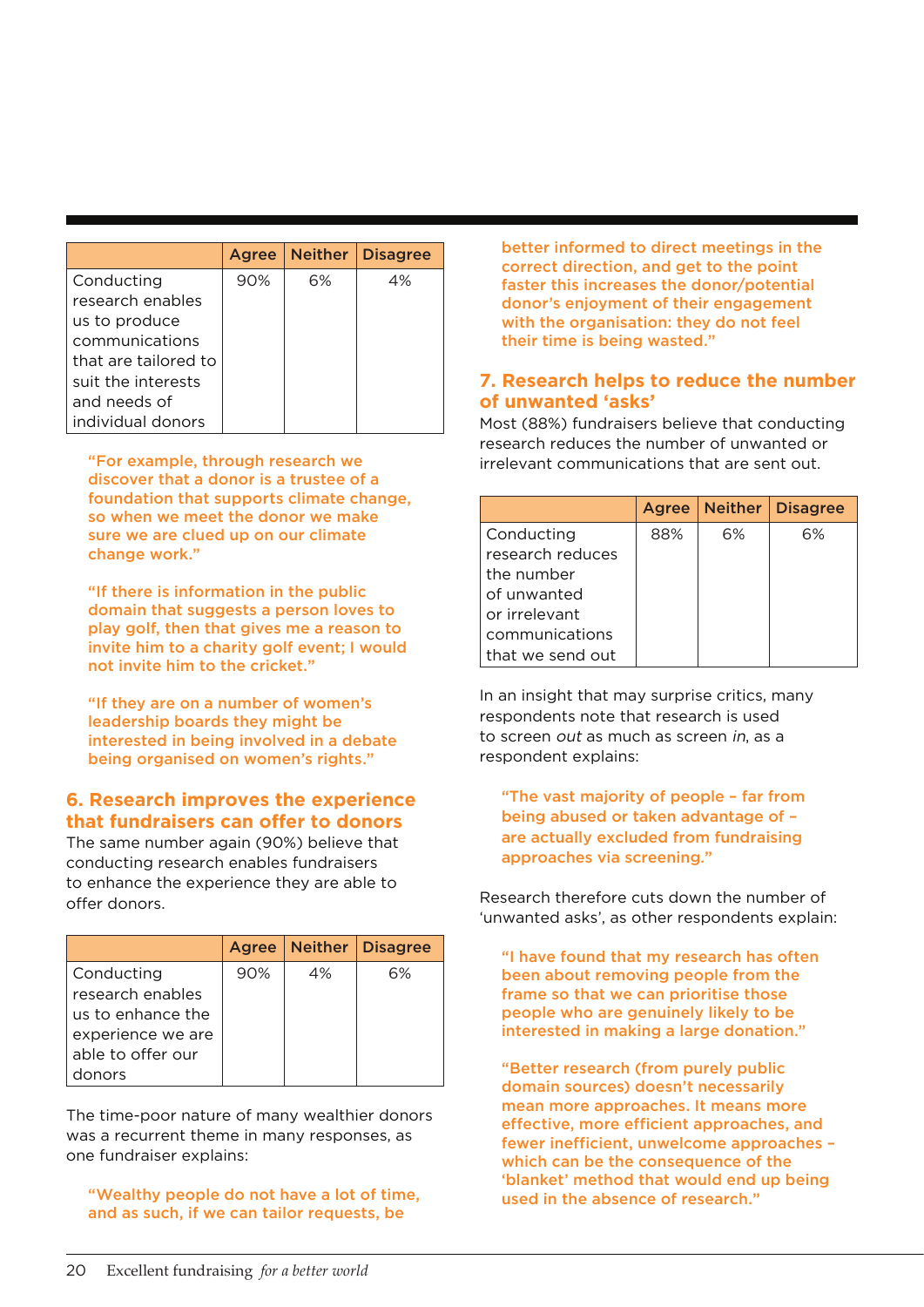# **How research helps rule people in and out of approaches**

"I am a prospect researcher and have personally identified individuals not previously known to our organisation who have gone on to make six- and sevenfigure gifts willingly and to have a positive, long-term relationship with us. Equally importantly, for every potential donor I have suggested, I have ruled out five to ten potential individuals as not appropriate for an approach from us (despite the broad nature of the organisation I work for). That is five to ten individuals who won't get an approach that might be inappropriate or unwelcome. I have also on numerous occasions advised fundraisers, based on research I have carried out, that an approach they are proposing to make, might be inadvisable or have a low chance of success. By doing so I have saved them time, saved my organisation money and allowed it to be more efficient, and saved an individual from needing to deal with an approach that might be unwelcome. No-one was harmed as a consequence of my research."

# **8. Research enables sustainable fundraising**

The same number (88%) believe that conducting research enables them to recruit and retain donors who provide long-term support.

|                   |     |    | Agree   Neither   Disagree |
|-------------------|-----|----|----------------------------|
| Conducting        | 88% | 8% | 4%                         |
| research enables  |     |    |                            |
| us to recruit and |     |    |                            |
| retain donors who |     |    |                            |
| provide long term |     |    |                            |
| support           |     |    |                            |

"Research is so valuable in building, maintaining and improving the relationship the charity has with its donor. It is the foundation for thoughtful and respectful fundraising."

"Two of our charity's Vice Presidents and £1m+ donors were identified through an external wealth screening in 2008. They were then stewarded with insight, and engaged by our understanding of their motivations. They are now some of our most generous and committed donors. I firmly believe that without the initial screening and subsequent research, we would not have their generosity, their loyalty and the gifts and support of those whom they have introduced to our charity."

#### **How lack of research can cause offence**

"I have been told several times about incidents when insufficient background research has been conducted. If the potential donor has to fill in lots of details about themselves which the fundraiser hasn't bothered to find out in advance, they feel their time is being wasted and that there is a certain level of disrespect involved. Most recently, a major donor told me about having been invited to his alma mater as he had given a relatively large gift to them unprompted. He was dismayed that he had to spend half an hour giving them information such as having been given certain awards and captained sports teams at the school as context for the meeting!"

# **9. Restrictions on research would result in less money being raised**

Most (86%) believe they would raise less money if new restrictions on conducting research for the purposes of fundraising were introduced.

|                |     |     | Agree   Neither   Disagree |
|----------------|-----|-----|----------------------------|
| We would raise | 86% | 10% | 4%                         |
| less money     |     |     |                            |

Amongst those fundraising for smaller charities, the figure is 100%, as one respondent notes:

"It is the smaller and 'unpopular' causes that will be hardest hit".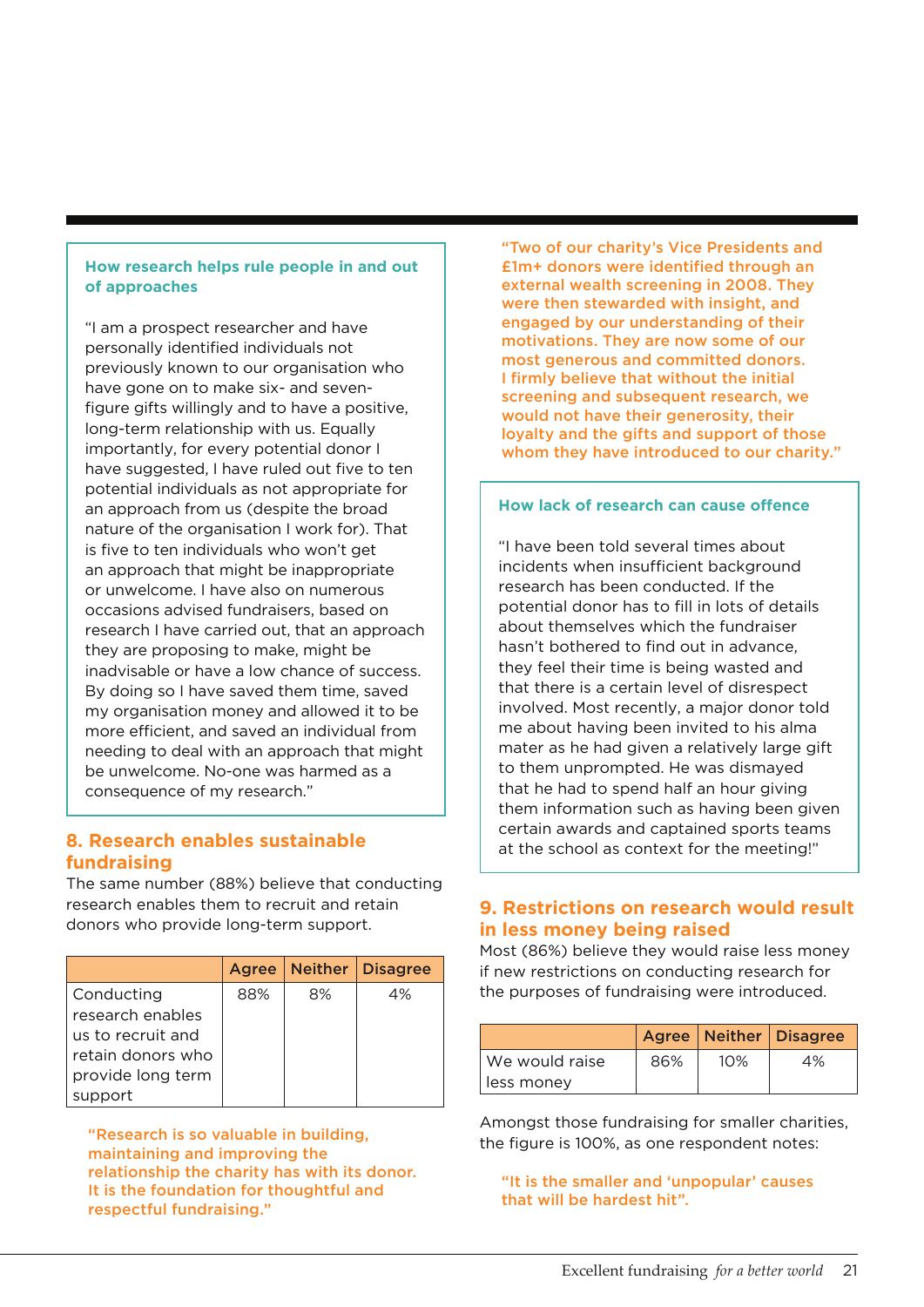"The impact, I believe, will be felt most profoundly by smaller organisations without a long track record of support and lacking in the 'right' network and contacts. I have seen how transformative an effective prospect research function can be in the efficiency and effectiveness of a small fundraising office, which from having no major supporters and no strategy for realising its fundraising goals, has been able to engage and cultivate a range of individuals who have gained much satisfaction from being part of our project."

#### **The many benefits of conducting research**

"If we know that a donor plays the trombone, we can ask them to support the chair of our principal trombonist rather than the harp player. If we know that they own an array of financial services companies, we can speak to them about client entertaining opportunities rather than brand sponsorship. If our research reveals a person that has just sold their business and has a once-in-a-lifetime opportunity to give a seven figure gift and have a cultural facility named after them, we can make that opportunity available to them at the right time. Likewise if we know that their business is in trouble we can take the decision that this would be a difficult time to approach them for a donation, and avoid causing upset."

#### **10. The cost of fundraising would increase as a result of restrictions on research**

The same number (86%) believe their fundraising would cost more, and have a worse return on investment, if new restrictions on conducting research for the purposes of fundraising were introduced.

|                 |     |        | Agree   Neither   Disagree |
|-----------------|-----|--------|----------------------------|
| Our fundraising | 86% | $11\%$ | 3%                         |
| would cost more |     |        |                            |

The reason for this is that blanket approaches cost more than targeted approaches, as one respondent explains:

"Without conducting research, we would relapse into 'spray and pray' – asking everyone in the hope that someone latches on to what we're saying."

"The alternative would be to mail everyone on our supporter base with the same asks which would be a considerable additional expense."

"You can't have your cake and eat it too. If donors want good return on investment then charities need to conduct research to achieve this goal."

### **11. Donors would have a worse experience as a result of restrictions on research**

Four-fifths (80%) of fundraisers believe they would offer donors a worse experience if new restrictions on conducting research for the purposes of fundraising were introduced.

|                  |     |     | Agree   Neither   Disagree |
|------------------|-----|-----|----------------------------|
| l We would offer | 80% | 13% | 7%                         |
| our donors a     |     |     |                            |
| worse experience |     |     |                            |

"Without research, fundraising is no more than a guessing game – and in the process of guessing we risk upsetting or disengaging people when we misjudge their capacity to give, their area of interest or their motivation for being involved."

"We find, without exception, that wealthy individuals not only expect us to have done this research, but are highly critical of us and irritated by any lack of research which leads to an inappropriate solicitation."

"Research gives us the vital information to stop potentially upsetting communications and information being sent to donors should they have experienced personal loss or an accident or family bereavement etc themselves."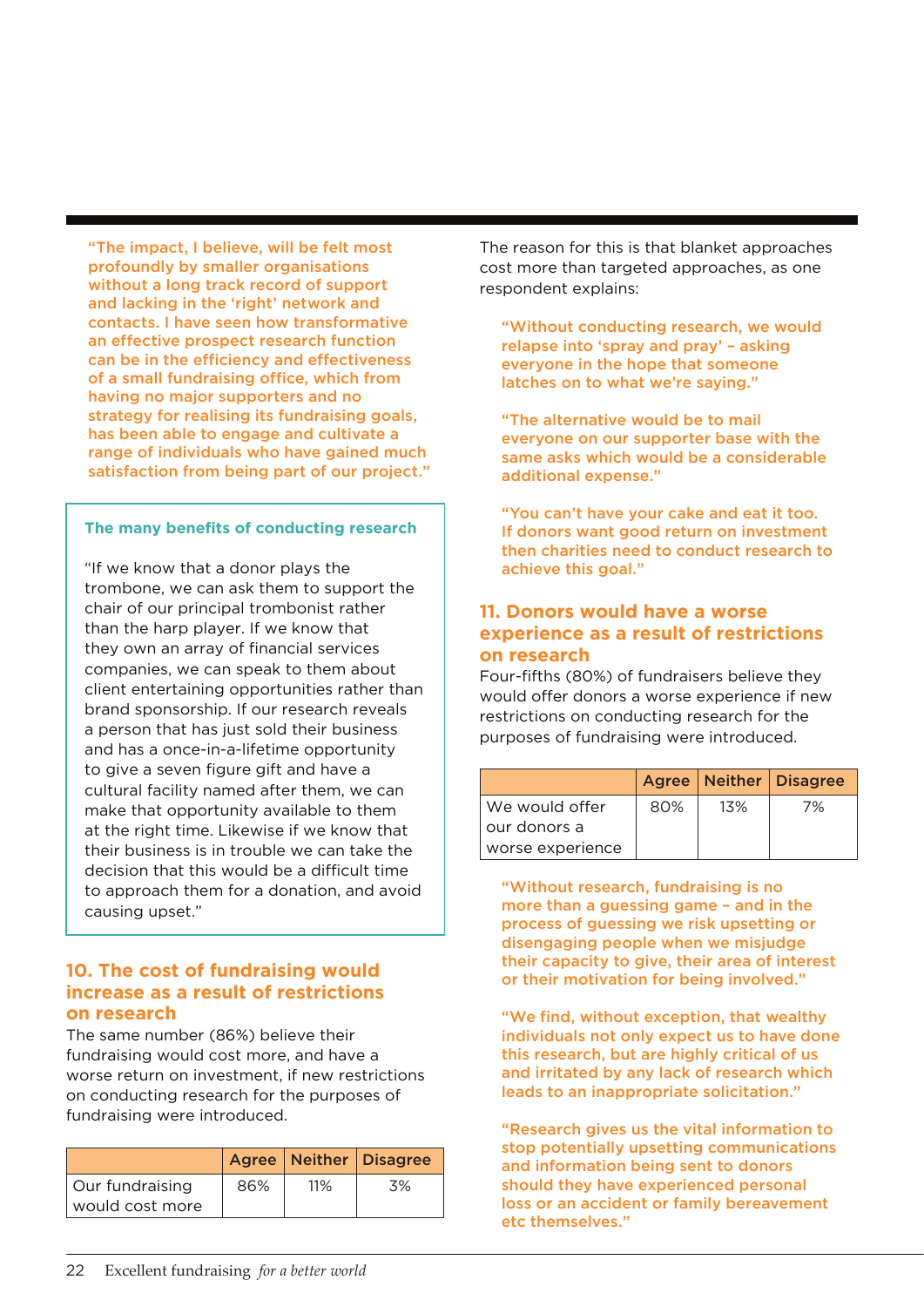"It would be embarrassing to send a fundraiser to meet someone and make an ask well above their capacity to give. Good research ensures that doesn't happen."

# **12. Charities would be less able to fulfill their missions as a result of restrictions on research**

Three-quarters (75%) believe they would be less able to fulfill their charitable mission if new restrictions on conducting research for the purposes of fundraising were introduced.

|                     |     |     | Agree   Neither   Disagree |
|---------------------|-----|-----|----------------------------|
| We would be less    | 75% | 18% | 7%                         |
| able to fulfill our |     |     |                            |
| charitable mission  |     |     |                            |

"Failing to spot a major donor from amongst your supporters represents a missed opportunity for your charity to secure funding for important work."

"Ultimately, it's not for me and to make my job more effective or easier, it's so we can do more for our beneficiaries."

# **13. Many fundraisers would consider leaving their jobs if there were new restrictions on research**

A third (36%) of respondents say they would consider leaving fundraising if new restrictions on conducting research for the purposes of fundraising were introduced. As a substantial minority (26%) did not express a view either way, leaving less than half (38%) who feel confident they would remain in this career.

|                                            |     |     | Agree   Neither   Disagree |
|--------------------------------------------|-----|-----|----------------------------|
| I would<br>consider leaving<br>fundraising | 36% | 26% | 38%                        |

"The very scenario of plaguing vulnerable people that charities are accused of is what we aim to avoid through this kind of research."

"I am deeply concerned by the current narrative that charities are somehow 'hoodwinking' donors into giving money to charities… sections of the media portray wealth screening as something which is done to 'target' every member of the public, whereas in fact it is far more likely to exclude the majority of the population from inappropriate conduct."

"Research is part of due diligence and ensures we do not engage with individuals who are incompatible with our charity's aims or we could not accept gifts from."

#### **How research helps avoid tainted donations**

"A charity client was interested in approaching a wealthy philanthropist. On further research it was discovered that he had been involved in an arms deal. This was totally against the mission of the charity who work to clear up the debris of war. The charity decided that they would not want to accept a donation from that person for these reasons. So an approach was avoided – which could have caused problems for the charity and a waste of scarce resources."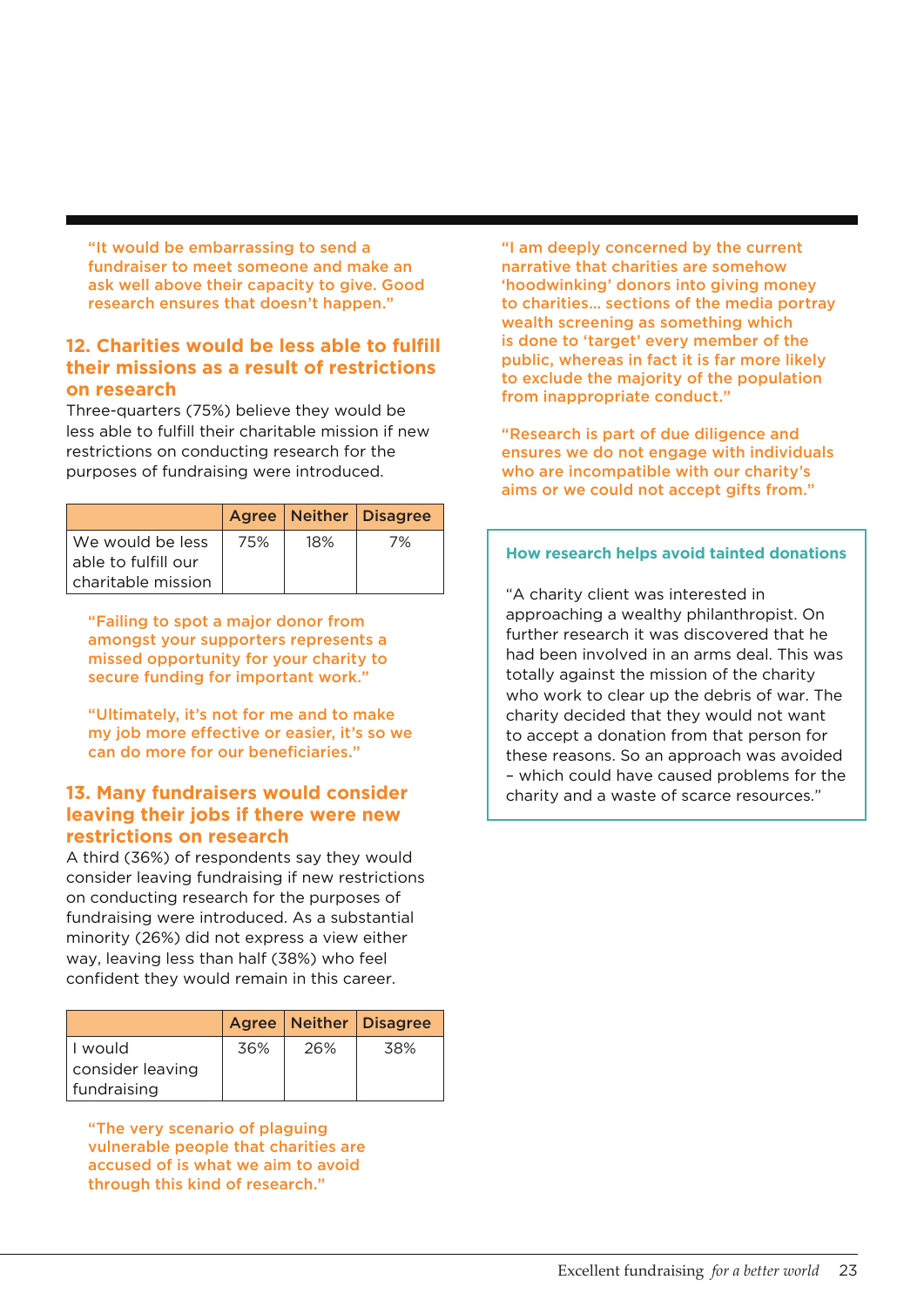

Excellent fundraising *for a better world*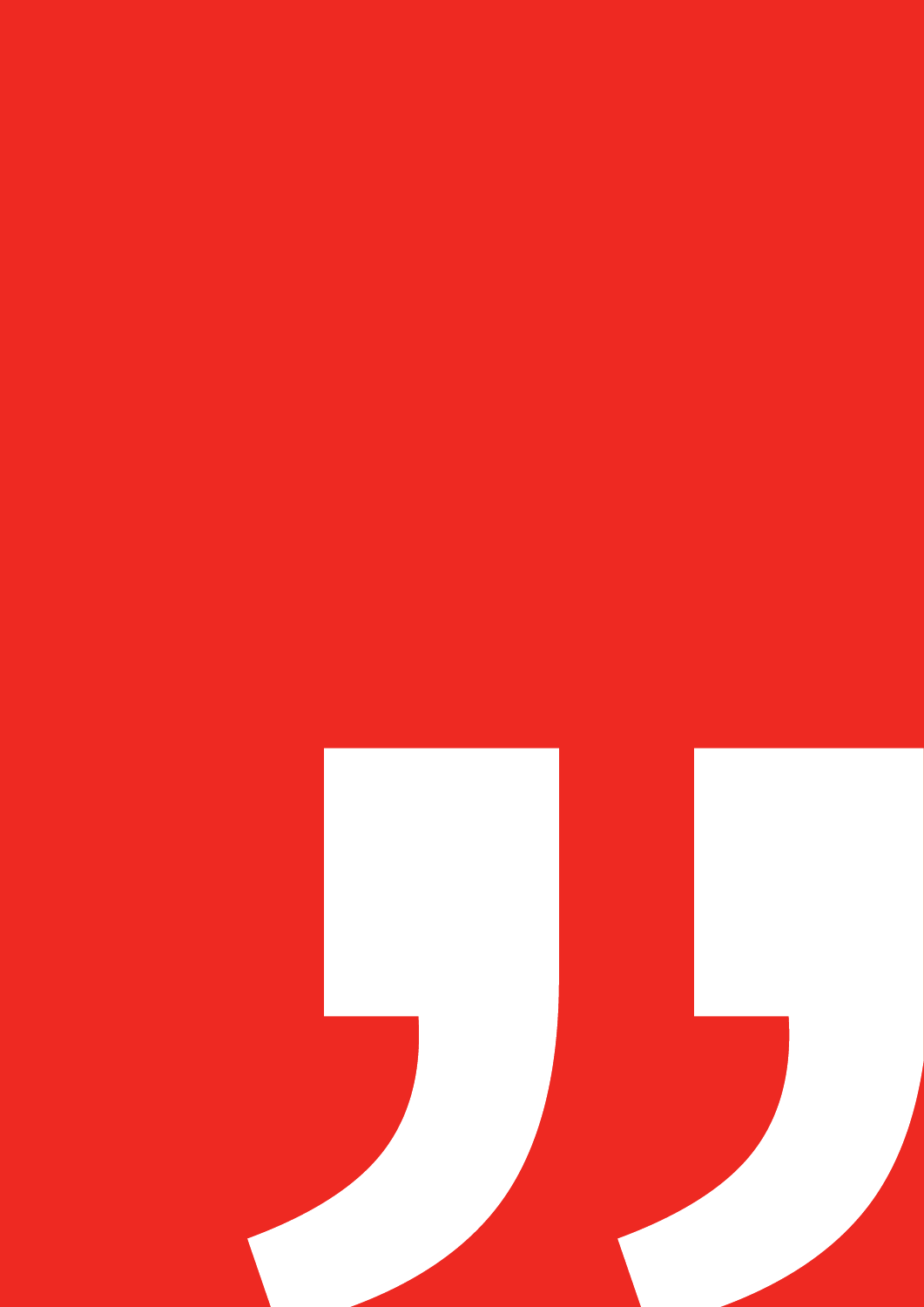# **DISCUSSION**

The data helps to provide fuller answers to three key questions:

- 1. Why do fundraisers conduct research?
- 2. What does fundraising research involve?
- 3. What does research by fundraisers achieve?

# **1. Why do fundraisers conduct research?**

Despite assumptions, the goal of conducting prospect research and wealth screening is not to hound people or to persuade those less well-off to give more than they desire or can afford. Rather the goal is to find people with the capacity to make donations who also appear to have some likelihood of interest in a cause or project that is seeking funds. Therefore the goal is the opposite of what some imagine or fear: it is to avoid wasting charities' resources, and potential donors' time if there is no likelihood of a match. It seeks to make the most appropriate and respectful approaches to each unique individual who might be in a position to offer support, and to do so at a level appropriate for their means, their commitments and their interest.

As one of the most popular books on fundraising explains:

"Not all donors want to know the same things about an institution. Donors, like the rest of us, tune out if talked to in ways they find irrelevant or boring."<sup>16</sup>

And as a US fundraising expert further elaborates:

"The 'donor community' isn't an abstraction. It's made up of flesh-andblood people with their own personal attitudes and preferences. Some of these people can turn an organization's dreams into realities – but only if we listen to them as individuals, find out what they want, and make our approach accordingly."17

# **2. What does fundraising research involve?**

Research is an ongoing process that involves many different activities including:

- **Filtering** information in order to identify which names on a database, or who within a population such as those attending a theatre, or those living in a particular town, might be most receptive to an approach.
- **Matching potential donors to charities** and projects by making intelligent use of information revealed by prospect research.
- Prioritising those who are most likely to be able and willing to provide significant support, by using information gained through wealth screening.
- Personalising communications and invitations to ensure they reflect what is known about the potential donor's interests and philanthropic motivations.

All of these activities are driven by a desire to make the most efficient use of charitable resources by finding the best new donors in the most effective manner. This is in line with widespread demands that charities minimise their spending on 'overheads' so that the maximum funds possible are spent on the beneficiaries for whom the charity exists. A second, equally important, goal is to provide donors with the best possible experience, which means approaching them in a way that takes account of their personal interests, likes and dislikes.

<sup>16</sup> Prince, R. A. and File, K. M. (1994) The Seven Faces of Philanthropy: A new approach to cultivating major donors, San Francisco: Jossey-Bass, p.xvi.

<sup>17</sup> Lord, J. G. (1987) The Raising of Money: Thirty-Five Essentials Every Trustee Should Know, Cleveland: Third Sector Press, p.12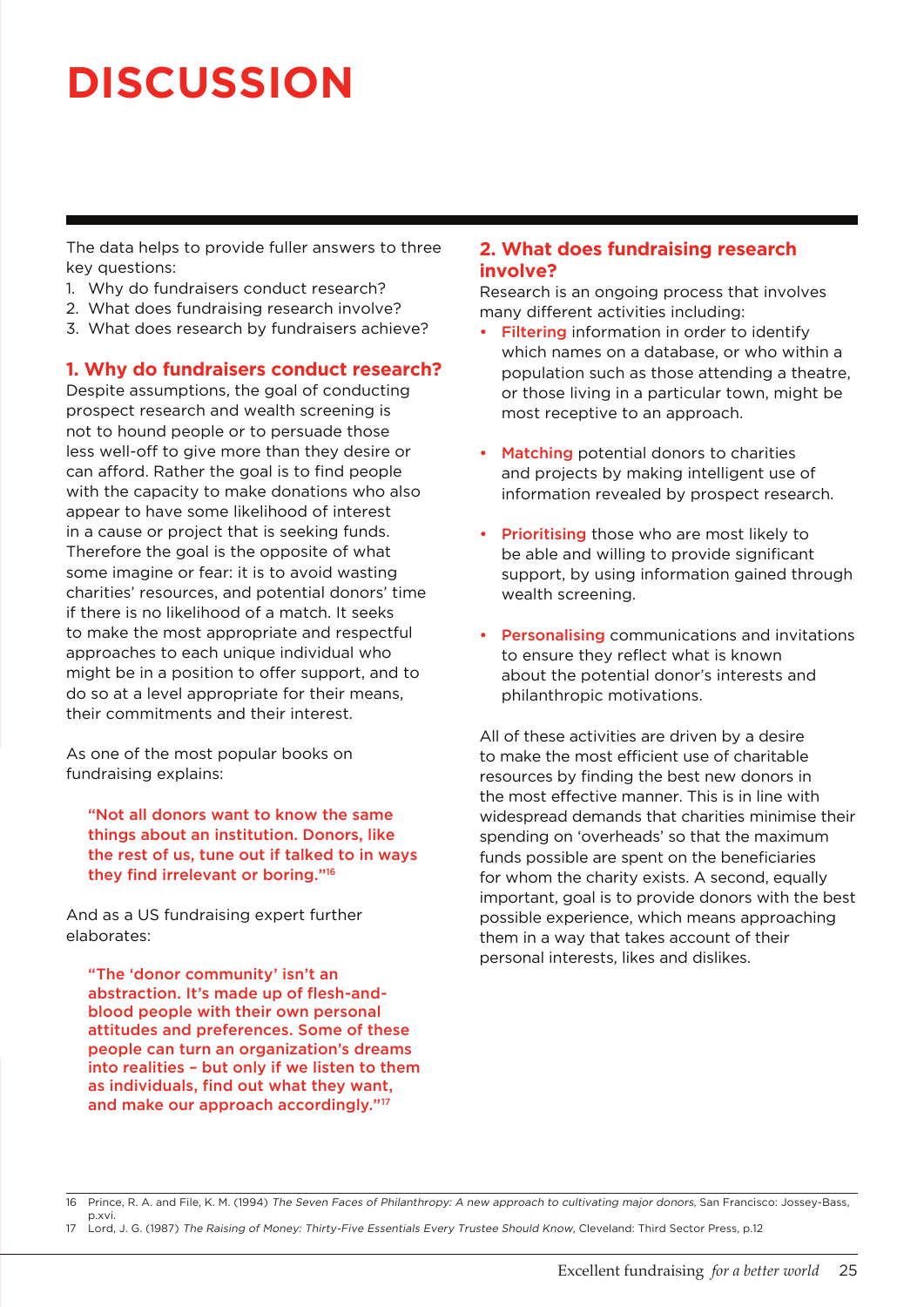# **3. What does research by fundraisers achieve?**

At least five positive outcomes are achieved by using research in fundraising, these findings are also summarised in the boxes on page 24:

- I. Research enables charities to tailor their approach to match donors' philanthropic goals: this is cost-effective and more likely to result in positive outcomes for all involved.
- II. Research enables more effective fundraising, helping charities to raise more, money (and gain access to non-monetary resources), by helping them to build more sustainable and positive relationships.
- III. Research stops a great deal of communication being sent out, thereby minimising waste and avoiding causing offence or upset to people on the receiving end.
- IV.Research results in a better experience for donors and supporters because they receive more appropriate communications, understand how their contributions are spent, and have a more enjoyable donor experience.
- V. Restrictions on research would lead to increased costs for charities, inappropriate approaches to potential donors, less income available to spend on beneficiaries and a reduction in an already small talent pool of fundraisers.

#### Summary of the advantages of doing research

- Cost-efficient use of resources
- Sending the most appropriate type and content of communication
- Ensuring fundraisers are prepared for meetings
- Demonstrates respect for the people they're talking to
- More relevant, meaningful and fulfilling experience for the donor
- Avoids the embarrassment of over-asking
- Avoids the missed opportunity of under-asking

#### Summary of the disadvantages of not doing research

- Wastes charity resources
- Wastes the time of people receiving inappropriate approaches
- Results in money given by existing donors being spent less well on inefficient fundraising
- Makes the charity look unprofessional and could be seen as disrespectful
- Means donors will miss out on opportunities that could be fulfilling and life-enriching
- Would hurt smaller and new charities most because they cannot afford to take the blanket approach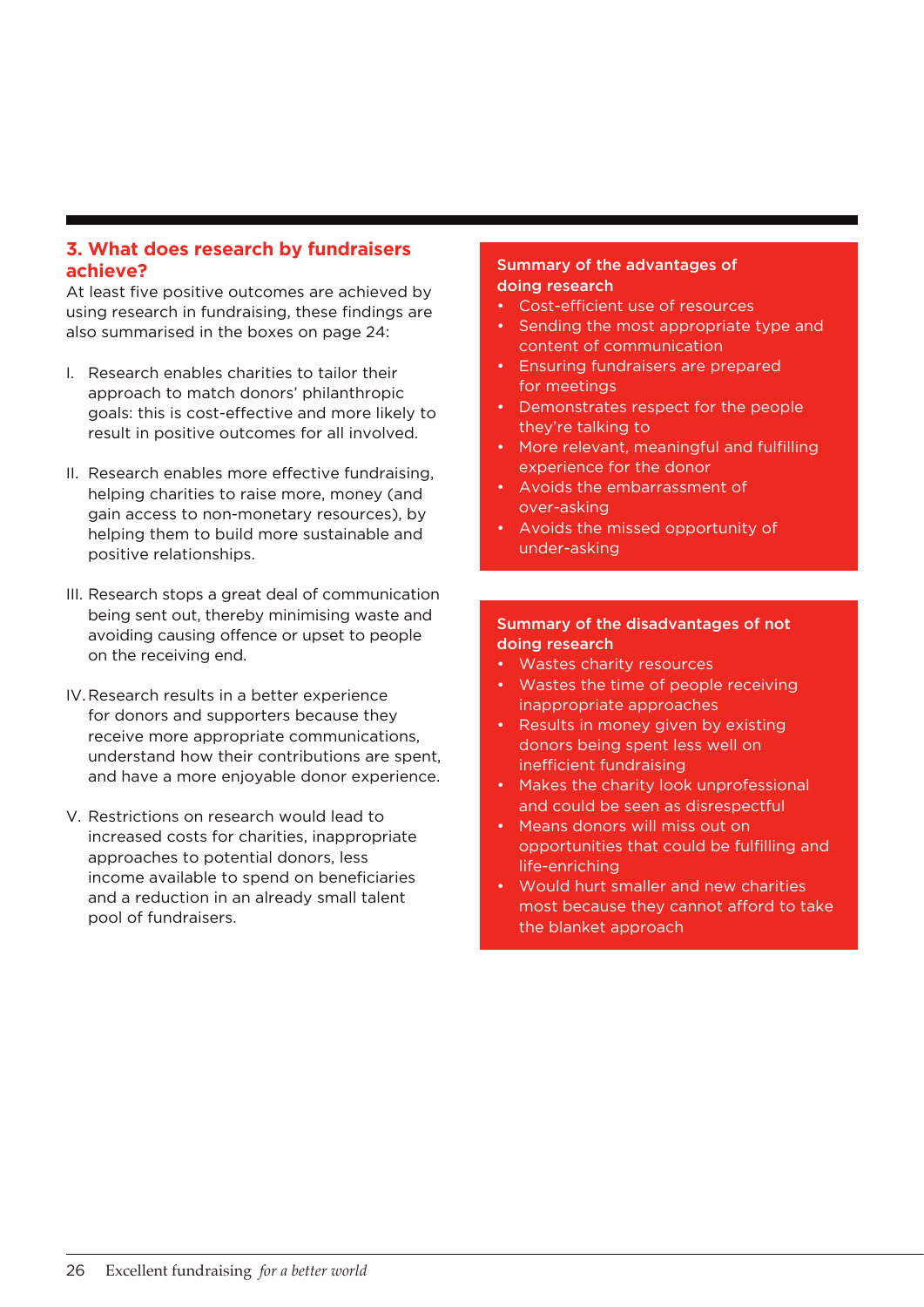# **CONCLUSIONS**

This report began by noting the prevalence of generosity in the UK, and went on to demonstrate that systematic generosity requires systematic fundraising. The findings and discussion above have explained what that means in practice. In a nutshell: Fundraising involves solving the puzzle of how best to raise funds for good causes by matching donor interests and resources with charitable needs and missions.

Whilst research includes a variety of strategies. the sophistication of which depends on the size and resources of any given charity, it boils down to trying to work out who is likely to be most interested in a cause and most able to offer support. This is the opposite of the scattergun, 'spray and pray' approach that causes so much offence and distress because of the obvious waste of charitable resources.

To take one further example provided by a fundraiser who engaged with this study:

"If a charity decides to hold an event to inspire interest in its work, is it better to invite any 100 people to attend, or to try and find the 100 people with the warmest connection to the charity and the biggest capacity to give?"

Whilst the latter option seems obviously the better plan, it cannot happen without recourse to research.

Research is, therefore, an essential part of thoughtful fundraising and good asking, which brings benefits to donors, makes fundraising more efficient and effective and, most importantly, creates the best outcome for those whom the charity exists to help.

Despite all the advantages set out above, when it comes to research, fundraisers feel they are damned if they do and damned if they don't. They will rightly be criticised for wasting money on inefficient or ineffective fundraising, and yet they may also criticised for doing the one thing – research – that helps avoid such problems.

Fundraising is tough in any climate, and the current period of austerity, public spending cuts and increased demand for charitable services makes this an especially difficult time for those responsible for raising the funds to serve and support good causes. Any changes in the way charities can conduct research will hurt beneficiaries most – not fundraisers.

Fundraisers must and will continue undertaking research within a framework that is legally compliant, respecting people's privacy rights, and the importance of trust. But it must be remembered that fundraisers only have two options:

- i. Blanket asks approaching anyone and everyone for support in hope they will strike lucky.
- ii. Targeted asks approaching those who appear to have the capacity to give and an interest in the cause.

The first option is inefficient and irritating, and the second works. There is no magic alternative way of raising funds if this path is closed.